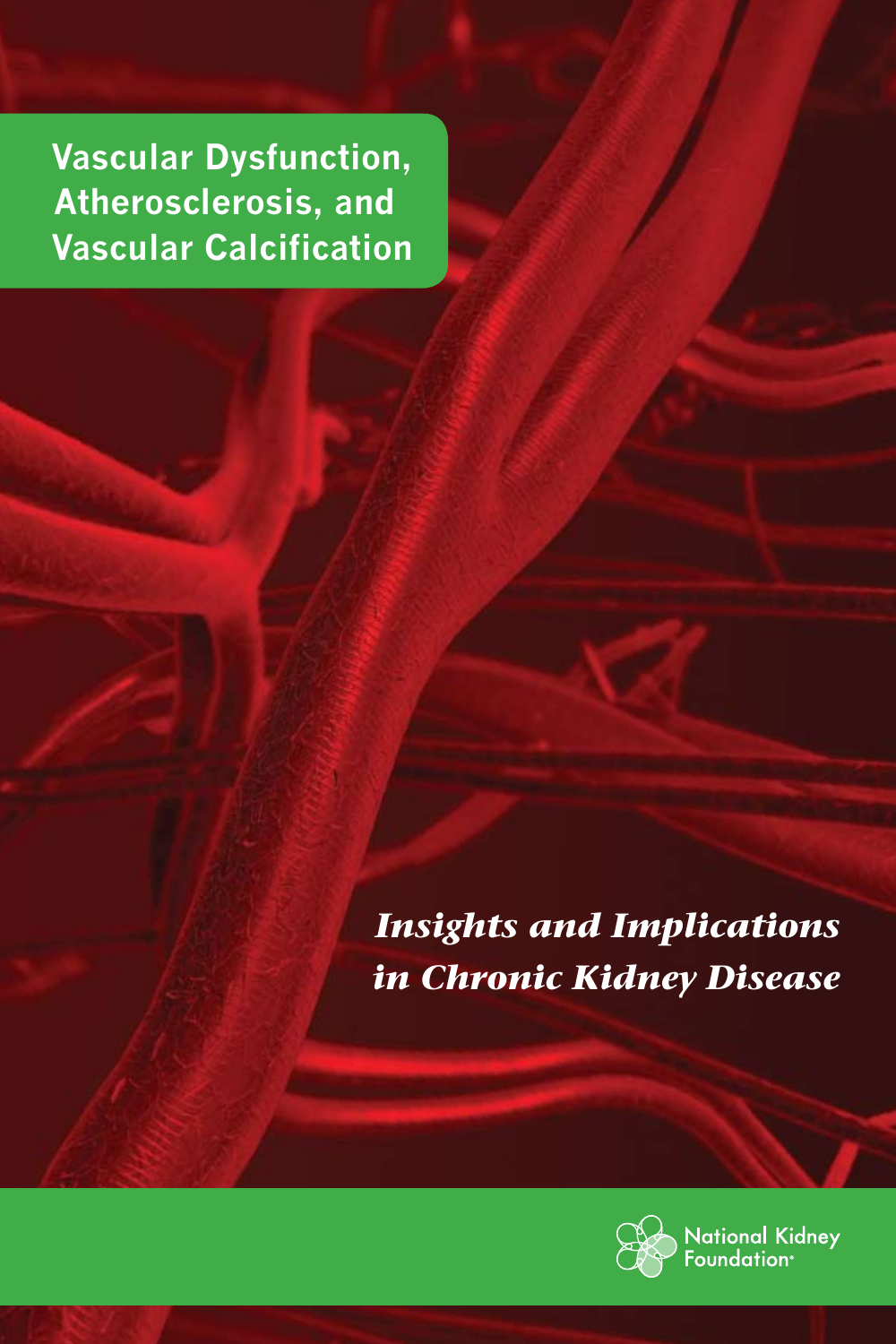**P** atients with chronic kidney disease (CKD) experience up to 30-fold higher cardiovascular disease (CVD) mortality than the general population<sup>1</sup> with this staggering outcome only incompletely explained by such traditional risk factors as aging, smoking, diabetes, dyslipidemia, or hypertension.<sup>2,3</sup> Research efforts have expanded understanding of the contribution made by vascular pathologies to this burden.

Vascular calcification is a common complication in uremia, due in part to disturbed mineral metabolism and the therapies used to control it, $4$  but also due to a complex, active process of osteogenesis in vascular smooth muscle cells (VSMCs).<sup>1,2,5</sup> Furthermore, cardiovascular calcifications in patients with CKD are more prevalent, progressive, extensive and severe compared with the non-CKD population.<sup>6</sup> Computed tomography (CT) and observational studies have provided evidence for calcific complications that encompass development and progression of atherosclerotic plaque calcification associated with events such as myocardial infarction and stroke, as well as arterial stiffness and cardiac valve dysfunction that contribute to ventricular hypertrophy and heart failure, respectively.

Arterial calcification is an important mechanism through which nephrologists can: (1) appreciate the long-term hemodynamic consequences of hyperphosphatemia in patients with advanced CKD or those receiving dialysis therapies, and (2) appraise current and future therapeutic approaches to reduce risk of serious adverse clinical outcomes.<sup>4</sup>

The purpose of this booklet is to outline vascular dysfunction, atherosclerosis, and vascular calcification, and to highlight elements of the emerging science around vitamin D receptor (VDR) activation as it may pertain to future therapies to mitigate CKD-related calcification.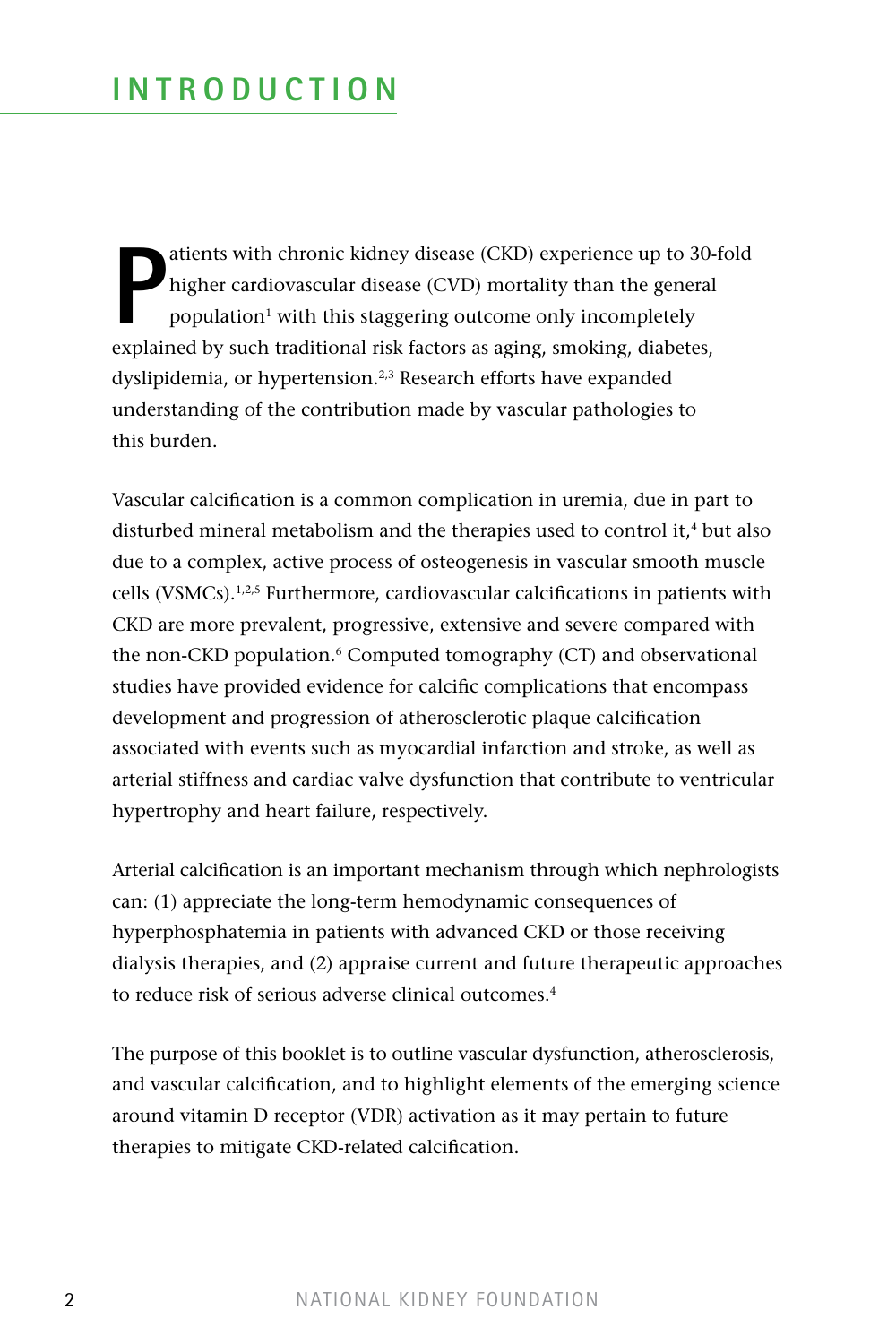**GLOSSAR**

GLOSSARY

# **The Endothelium Reflects Vascular Health**

A functional paradigm of the endothelium has long been believed to have at its core the homeostasis of vasoreactivity factors. Such factors are central to understanding endothelial cell integrity and, therefore, endothelial dysfunction, which refers to impairment of endothelium-dependent vasodilation. *Disruption of endothelium-derived relaxing factors may signal an early stage in atherosclerosis in coronary arteries that precedes development of obstructive coronary artery disease (CAD).*7,8,9



[Adapted from Kasprzak JD, Kłosińska M, Drożdż J. 2006.<sup>8</sup>]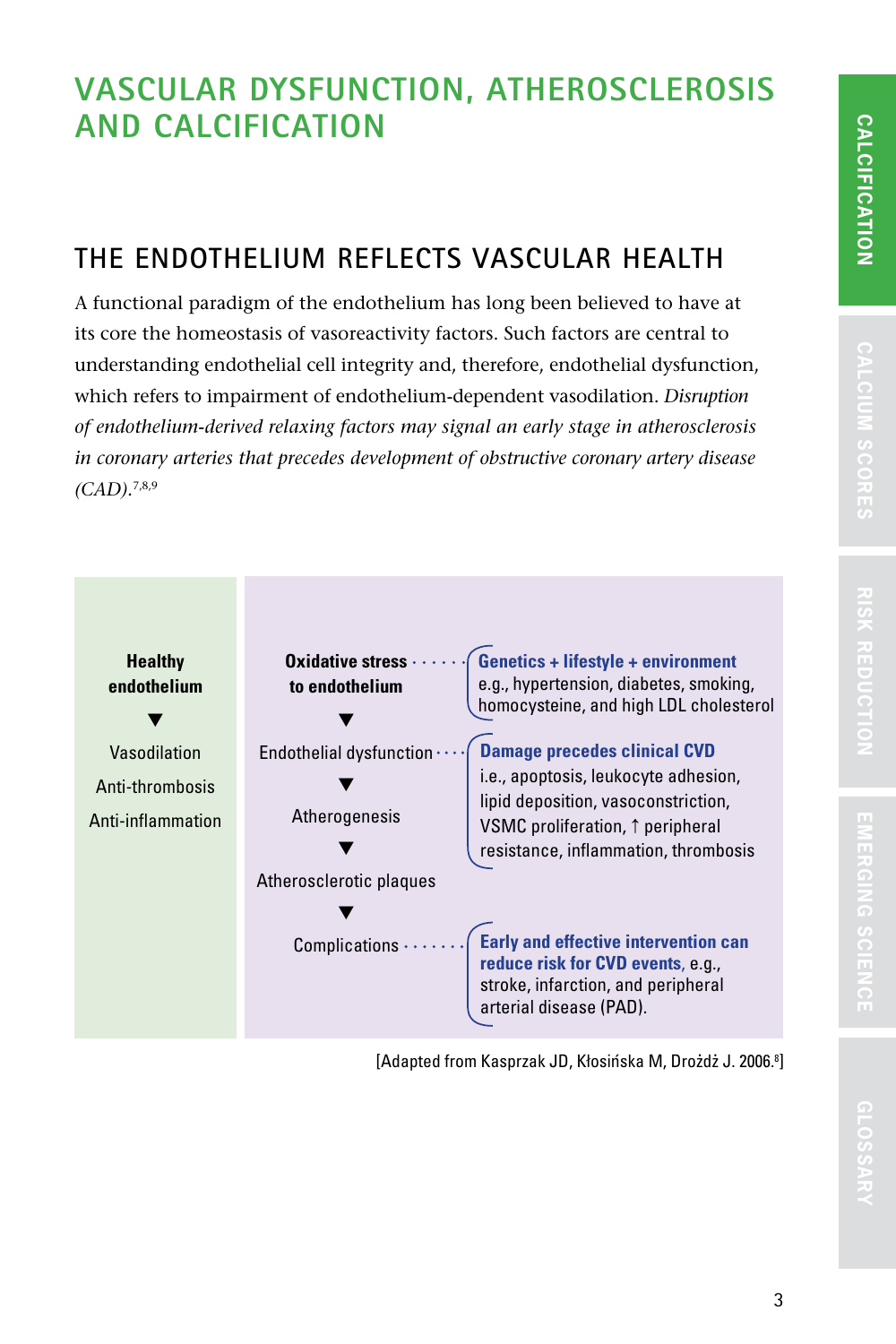## **Atherosclerosis**

- A chronic, immunoinflammatory, fibroproliferative disease of large and mediumsized arteries, fuelled by lipids. (Figure 1.)
- Major cell players are endothelial cells, leukocytes, and intimal smooth muscle cells (SMC).
- The cellular and humoral activity may be responsible for destabilizing the plaque and initiating atherothrombotic events.
- Focal calcification within atherosclerotic plaques is common, increases with age, and is due to both active (osteogenic) and passive (cellular necrosis) processes.<sup>2</sup>



**FIGURE 1.** Key Cellular and Molecular Processes in Endothelial Dysfunction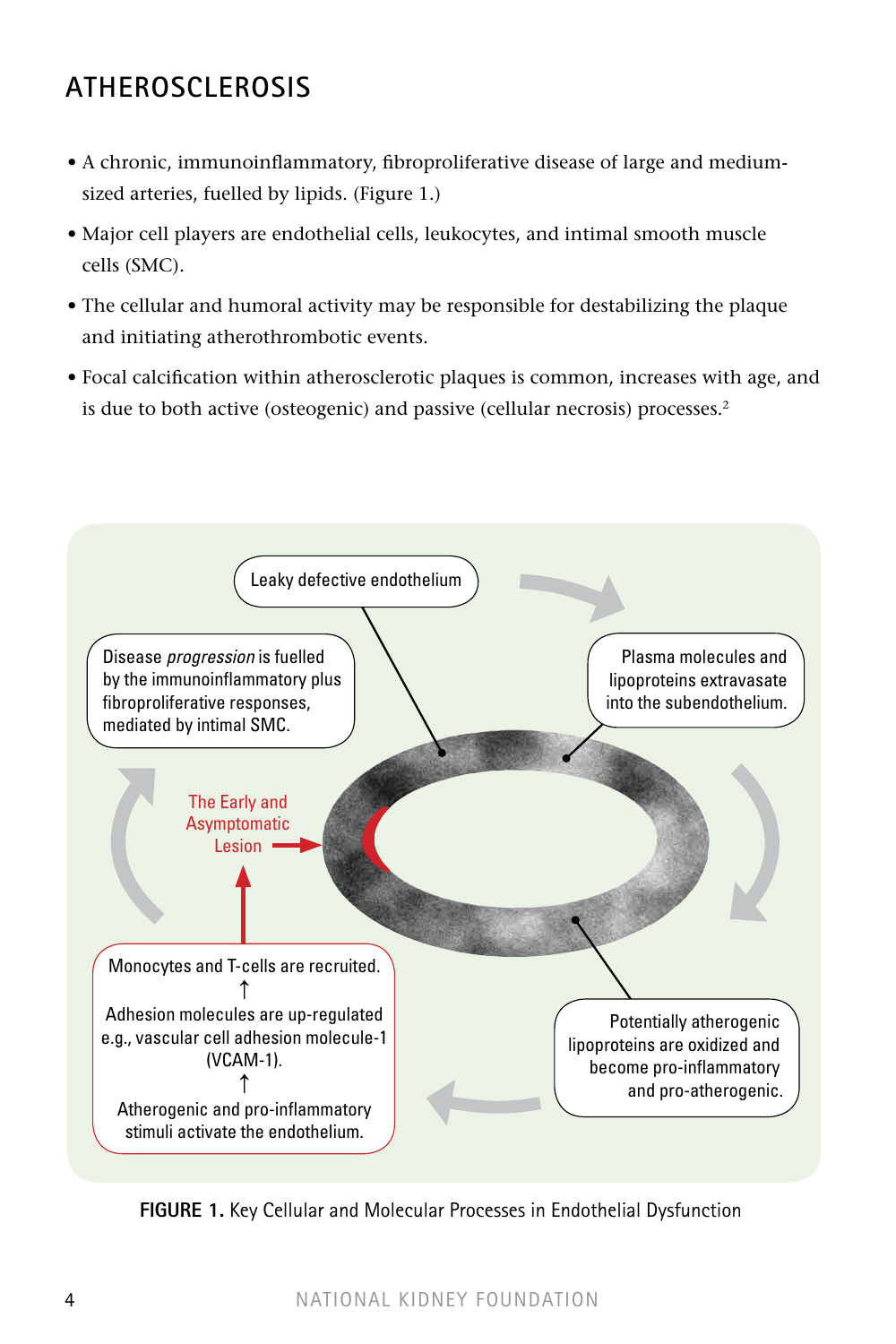**GLOSSAR**

The VDR is expressed widely in organ and cellular systems in the body. Aside from its role in mineral homeostasis, vitamin D exerts effects in cardiovascular, epithelial and immune system tissues. Impairment of VDR activation has been implicated in the dysfunction of vascular smooth muscle and endothelium, and in accelerated atherosclerosis, calcification and cardiac hypertrophy.<sup>10,11</sup> The role in cardiac contractility played by the VDR in cardiomyocytes has been identified in animal studies.<sup>12</sup>

Vitamin D deficiency, determined by serum 25-hydroxyvitamin D [25(OH)D] level, is thought to be common and present in up to 50% of the general population, irrespective of CKD status.<sup>6</sup> Cross-sectional and epidemiological evidence evaluating vitamin D status and CVD risk has been gathering. Among the risk factors associated with low vitamin D are hypertension, elevated triglyceride level, microalbuminuria, and diabetes. In the Framingham Offspring Study, incident cardiovascular events in subjects *without a history of CVD* appeared to be higher where vitamin D deficiency was severe  $(25(OH)D < 10$  ng/mL).<sup>13</sup> Interestingly, during the 7-year follow up of 36,282 postmenopausal women in the Women's Health Initiative (WHI) study, calcium and vitamin D supplementation neither increased nor decreased risk for stroke, myocardial infarction, heart failure or coronary heart disease (CHD) death. The authors described possible reasons for this finding, including that the vitamin D dose of 400 IU/day was low; that fracture, not CVD, was the event that the trial was designed to evaluate; or that poor adherence reduced the treatment effect.<sup>14</sup>

Although very few studies have examined vitamin D supplementation and cardiovascular mortality, pre-clinical research is ongoing into the mechanisms by which vitamin D may exert protective effects on inflammatory cytokines, glycemic control, the renin-angiotensinaldosterone system (RAAS), and directly on the vasculature.13 Emerging science suggests that VDR activators may favorably affect aortic injury in atherosclerosis<sup>15</sup> and progress of calcification,<sup>16</sup> and thus may have a protective role to play in future therapies that reduce CVD morbidity in patients with CKD.17 (See page 16)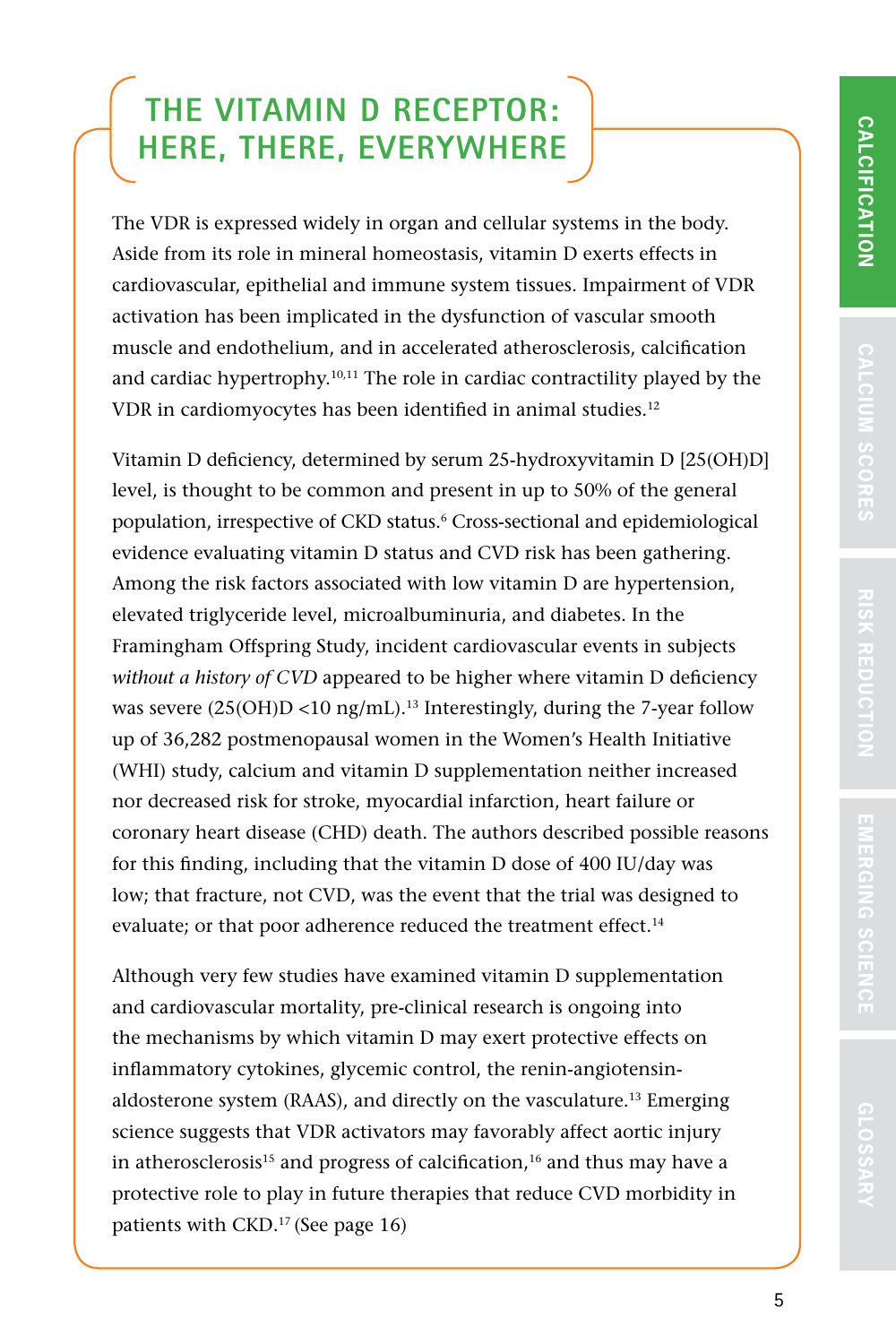## **Calcification**

#### The Two Major Types of Calcification Affect Different Layers of the Artery<sup>1,2,4,18</sup>

*Atherosclerotic plaque* occurs within the intimal layer. Calcification of the lesions is common, but exhibits a patchy, discontinuous course along the artery. Arterial intimal calcification (AIC) is advanced atherosclerosis, driven by cellular necrosis, inflammation, and lipid deposition.

- Plaques and occlusion develop and the lesions impinge on the lumen:
	- Advanced disease  $\rightarrow$  compromised blood flow  $\rightarrow$  tissue ischemia  $\rightarrow$  necrosis
	- Plaque rupture  $\rightarrow$  thrombus formation  $\rightarrow$  arterial occlusion  $\rightarrow$  acute ischemic events
- AIC has been shown to develop in older individuals and those with clinical history of diabetes, atherosclerotic complications (e.g., vascular nephropathy, calcified common carotid artery [CCA]), longer history of smoking, higher LDL cholesterol levels, and higher C-reactive protein levels.
- End stage renal disease (ESRD)-specific risks for AIC included elevated serum phosphate, lower serum albumin, higher calcium intake, and hemodialysis (HD) duration<sup>18</sup>
- More recent work has reported that most large, conduit artery (carotid and femoral) calcification is intimal, and related to atherosclerosis risk factors, e.g., older age, elevated C-reactive protein, and carotid intima-media thickness. (Figure 2, Panels A and B) In large arteries, the presence of medial calcification is significantly reduced. (Figure 2, Panel C) Both calcified plaque and the presence of calcium in the intima are atherosclerosis-related calcification, the calcified plaque being a more advanced stage of atherosclerosis.19

*Monckeberg's sclerosis* occurs in the medial wall (or tunica media). Calcification increases vascular stiffness and reduces vascular compliance. Arterial medial calcification (AMC) is observed in elastic lamella of the medial layer of conduit arteries.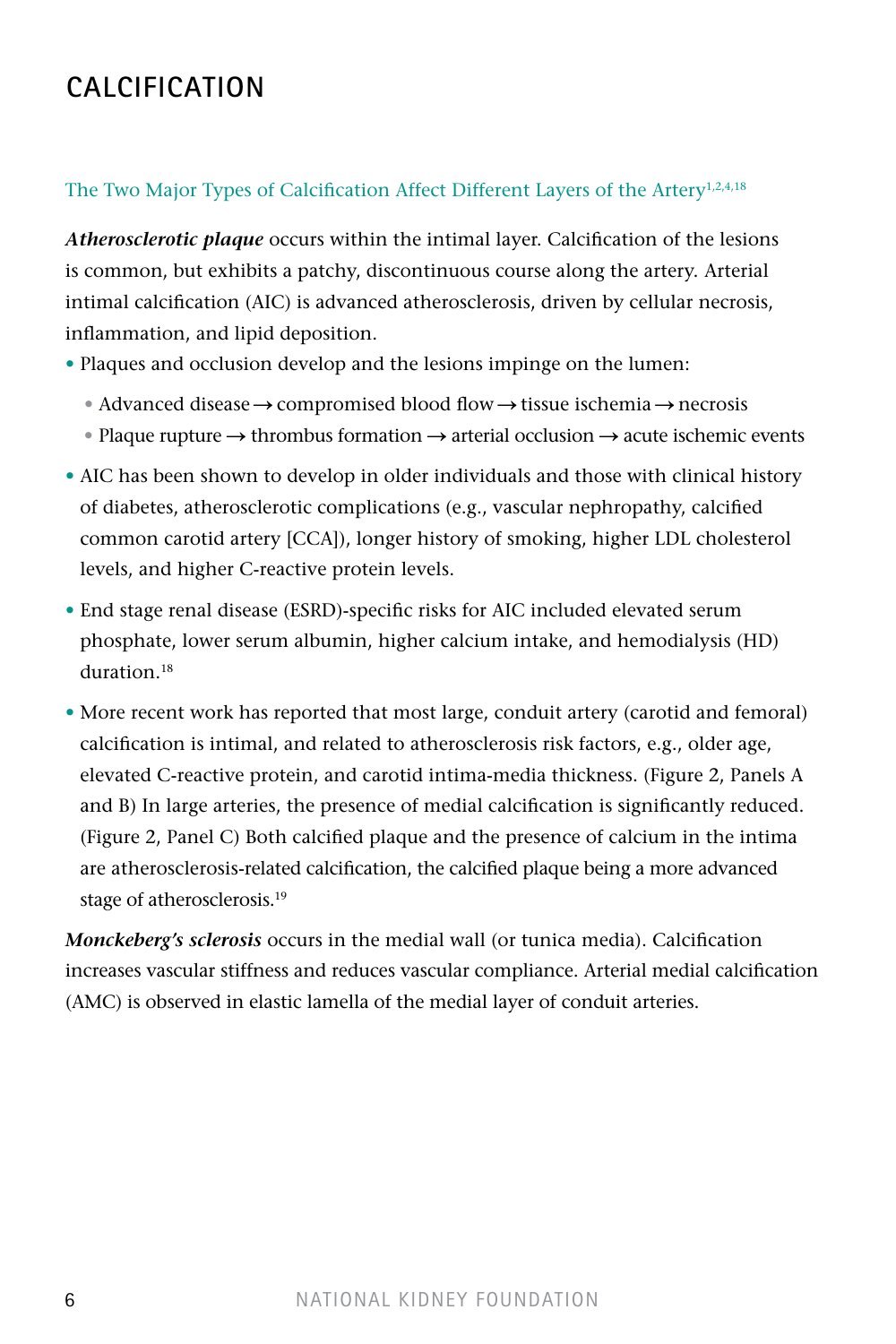AMC is typically less occlusive of the arterial lumen than AIC, but causes:



London, et al,<sup>18</sup> reported that:

- AMC was more closely associated with HD duration and the *absence of clinical history of CVD at the start of HD therapy.*
- Atherosclerotic plaque could be found in larger arteries, although fewer of the patients with AMC had calcified CCA intimal plaques compared with the patients with AIC.

**Figure 2.** Carotid arteries showing (A) highly-calcified plaque, (B) intimal calcification, and (C) medial calcification. [Photo courtesy of B.Coll, MD. Used with permission.]

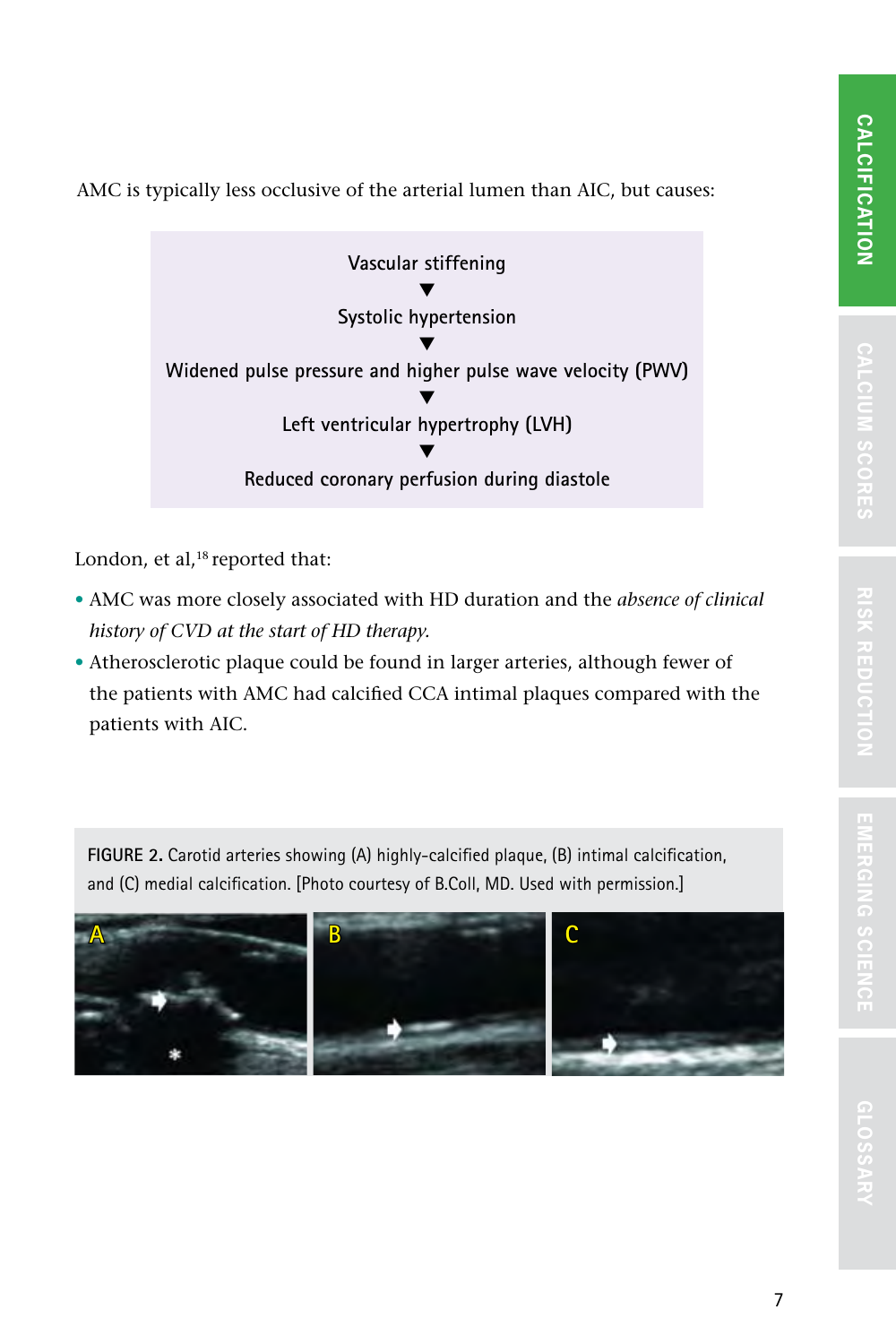| Vascular calcification exhibits different pathophysiology according<br>to the hemodynamic and structural differences between arteries in<br>different regions of the body. |                                                                              |  |
|----------------------------------------------------------------------------------------------------------------------------------------------------------------------------|------------------------------------------------------------------------------|--|
| <b>Conduit Arteries</b><br>e.g., carotid, coronary, brachial, aorta, iliac                                                                                                 | <b>Peripheral Arteries</b><br>e.g., pedal, digital                           |  |
| • Function is to drive the stroke volume<br>delivered by the heart.                                                                                                        | • Function is to regulate tissue blood<br>flow according to metabolic needs. |  |
| • Media is poor in VSMC, but rich in elastin.                                                                                                                              | $\bullet$ Media is dense in VSMC.                                            |  |
| • More prone to atherosclerosis                                                                                                                                            | • More easily calcified e.g., CUA                                            |  |

**Arteriosclerosis** refers to the reduced arterial compliance due to increased fibrosis, loss of elasticity, and vessel wall calcification affecting the media of large and middle-sized arteries. Age and arterial hypertension are causes. Mechanically, increased arterial stiffness increases systolic pressure because reflected waves are prematurely returned in late systole. Pulse wave velocity and left ventricular (LV) afterload increase, thereby altering coronary perfusion.<sup>20</sup> Changes in aortic PWV independently predict survival in ESRD and the general population.<sup>21</sup>

**Atherosclerosis** refers to intimal lesions, histologically classified as type I to type VI along a continuum of minimal changes to clinically significant lumen stenosis. A type I lesion contains enough atherogenic lipid protein to form scattered macrophage foam cells; type II lesions consist of the foam cells with lipid-laden VSMCs and fatty streaks; type III lesions show extracellular lipid droplets and disruption to the intimal SMCs; type IV is a disruptive atheroma with characteristic lipid core; type V lesions add fibrous connective tissue layers to the lipid core and may calcify (type Vb) or fibrose (type Vc); and type VI lesions demonstrate fissures, hematoma or thrombus. Morbidity and mortality is due largely to types IV and V lesions that disrupt the surface.<sup>22</sup>

**Calciphylaxis/calcific uremic arteriolopathy (CUA)** refers to a potentially life-threatening calcification entity of ESRD, characterized by subcutaneous small vessel media calcification, panniculitis, tissue ischemia, dermal necrosis and ulcerating, painful wounds. Sepsis and amputation are among the morbidities of this obliterative disease. The muscles of the torso, lumbar area and lower limbs are affected. No single treatment approach is superior; aside from management of secondary hyperparathyroidism (SHPT), adjunctive strategies have been studied for their role in ulcer healing (hyperbaric oxygen) and reduction of the vascular calcium load (sodium thiosulfate).23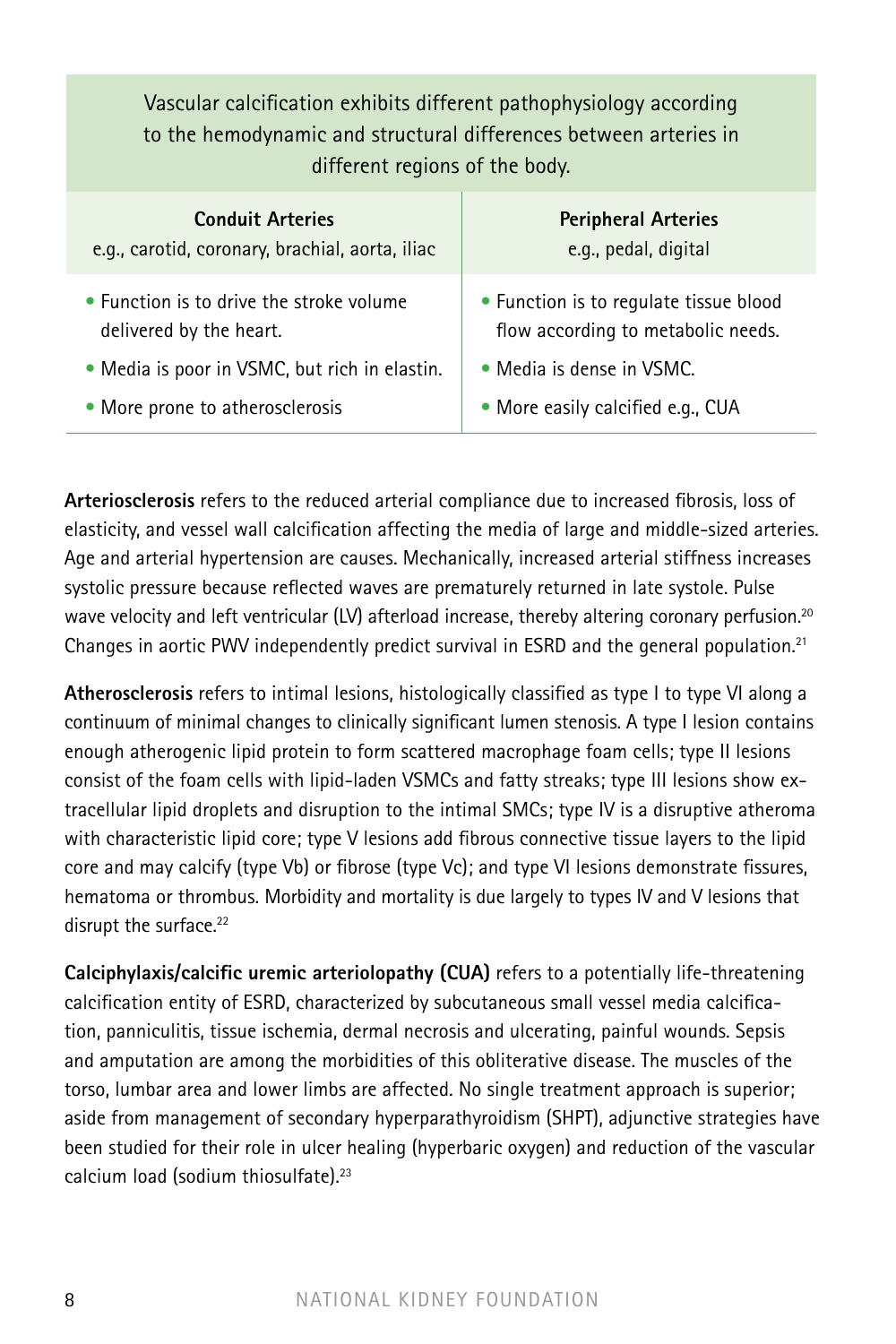### **Traditional Locations where Calcification has been Studied**



**Figure 3.** The walls of normal blood vessels are composed of distinct layers. [Reproduced with permission of Remedica Medical Education and Publishing from Ashley EA, Niebauer J, eds. Cardiology Explained. 2004]

- 1. **Intimal** calcification and calcification of atheromatous plaques:
	- Possibly a healing response to the abnormal deposition of lipids and oxidation products in the subendothelial space.
- 2. **Medial** calcification (Monckeberg's sclerosis) associated with:
	- Disturbances of Ca, P and vitamin D metabolism (ESRD)
	- LVH from increased left ventricular overload
	- Rhythm disturbances

Injury to the **internal elastic lamina** (IEL) may be an under-studied aspect of arterial remodeling in atherosclerotic arteries. The IEL is a membrane of elastin and fibers that separates the intima from the media.<sup>24</sup>

- Membrane *enlargement* may be a compensatory response to expanding plaque size and plaque hemorrhage, and contribute to intimal thickening and luminal narrowing in coronary arteries. IEL *shrinkage* is associated with plaque erosion.
- Smoking, hypercholesterolemia, vessel size and morphological variables within the plaque (such as calcified lipid core size) have been studied in relation to IEL expansion and luminal patency in coronary, carotid and renal arteries.
- The IEL also calcifies in Monckeberg's sclerosis, however the sequence and process of calcific deposits in the media and IEL are among the inconsistencies in the literature regarding this histological finding.<sup>25</sup>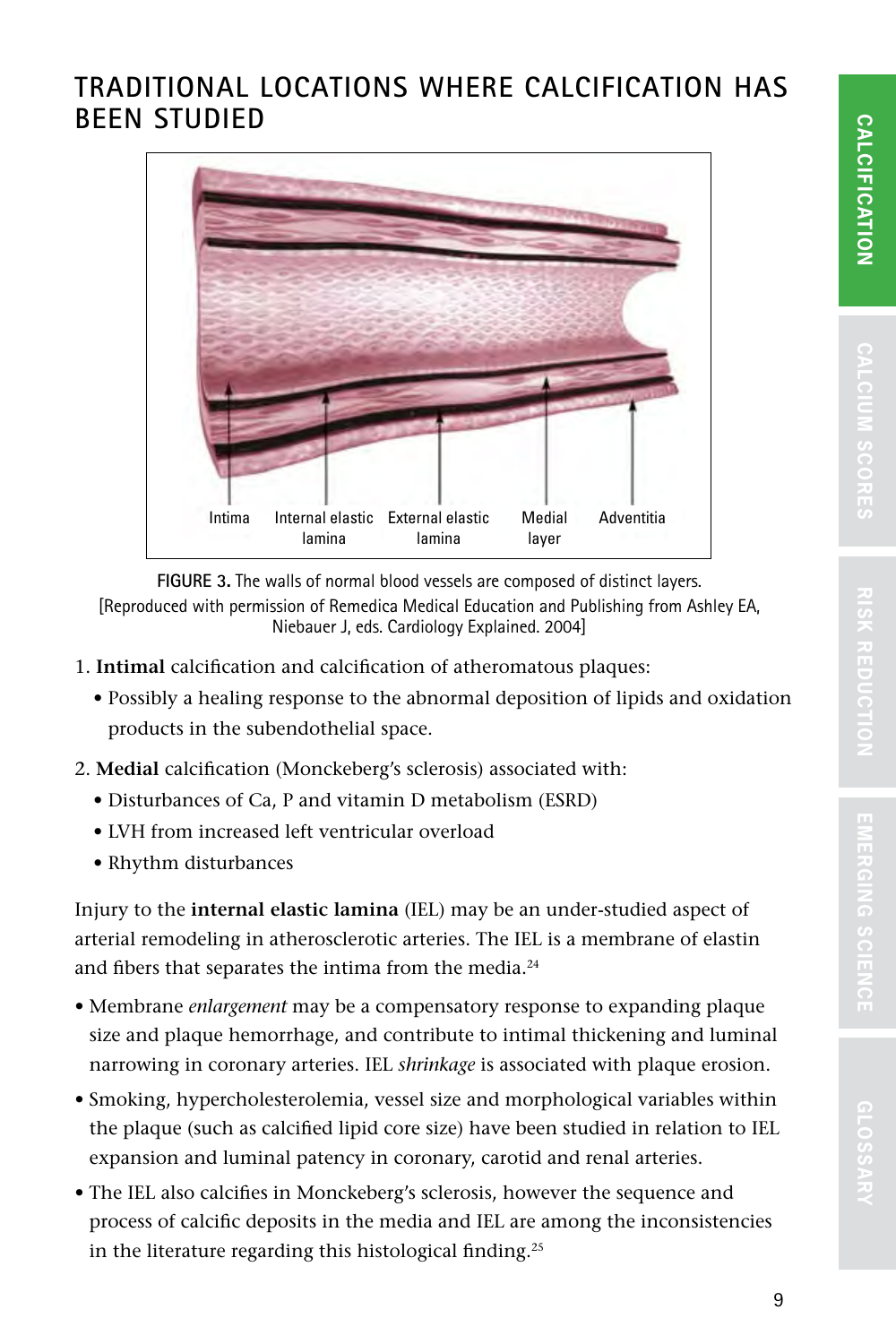# **Assessing Calcification and Atherosclerosis**

A noninvasive method of identifying and quantifying calcification in coronary arteries and valves is noncontrast cardiac computed tomography (electron-beam or multislice).1,26,27Advantages include reproducibility, safety and convenience. The issues of CT cost or availability aside, one disadvantage is that CT imaging techniques cannot differentiate whether the calcium is in the intima or the media, or identify or quantify *early vascular calcium load* in incident dialysis patients.

#### Coronary Artery Calcification Score (CACS)

In the asymptomatic adult population, Agatston calcium scores stratify risk for a cardiovascular event<sup>28</sup> and appear to better predict the risk for future coronary events than age/gender-specific percentile ranking. $29,30$ 

| $0 - 10$ | Low risk                                                                                                |
|----------|---------------------------------------------------------------------------------------------------------|
| 11-100   | Intermediate risk                                                                                       |
| >100     | Signals the progression from intermediate to high risk<br>and thus the need for more aggressive therapy |
|          | Highest risk                                                                                            |

Although the burden of *calcified atherosclerosis* can be estimated, *non-calcified atherosclerosis* that poses a risk is not captured in the calcification score. Recent research using carotid ultrasound to quantify carotid intima-media thickness (CIMT) suggests that this technique can offer a similarly non-invasive and reproducible way to monitor subclinical atherosclerosis.<sup>31</sup>

#### Is CACS of value as a prognostic marker for CVD in dialysis patients?

• Coronary artery calcification is common in advanced CKD and is almost always due to atherosclerosis. There is greater frequency and severity of coronary artery calcification in patients on dialysis, as demonstrated by an up to five-fold higher coronary artery calcium score than in age-matched non-CKD patients.32 Whilst the above grades for CACS are not different for ESRD versus non-ESRD populations, the incongruous scores between the two groups are worth illustrating. CAC scores in maintenance HD patients are substantially higher and progress more rapidly than in patients without kidney failure but who have suspected and documented coronary artery disease. This was highlighted in a study that found a mean CACS in dialysis patients of 4,290 compared with 406 in the non-dialysis patients.<sup>32</sup>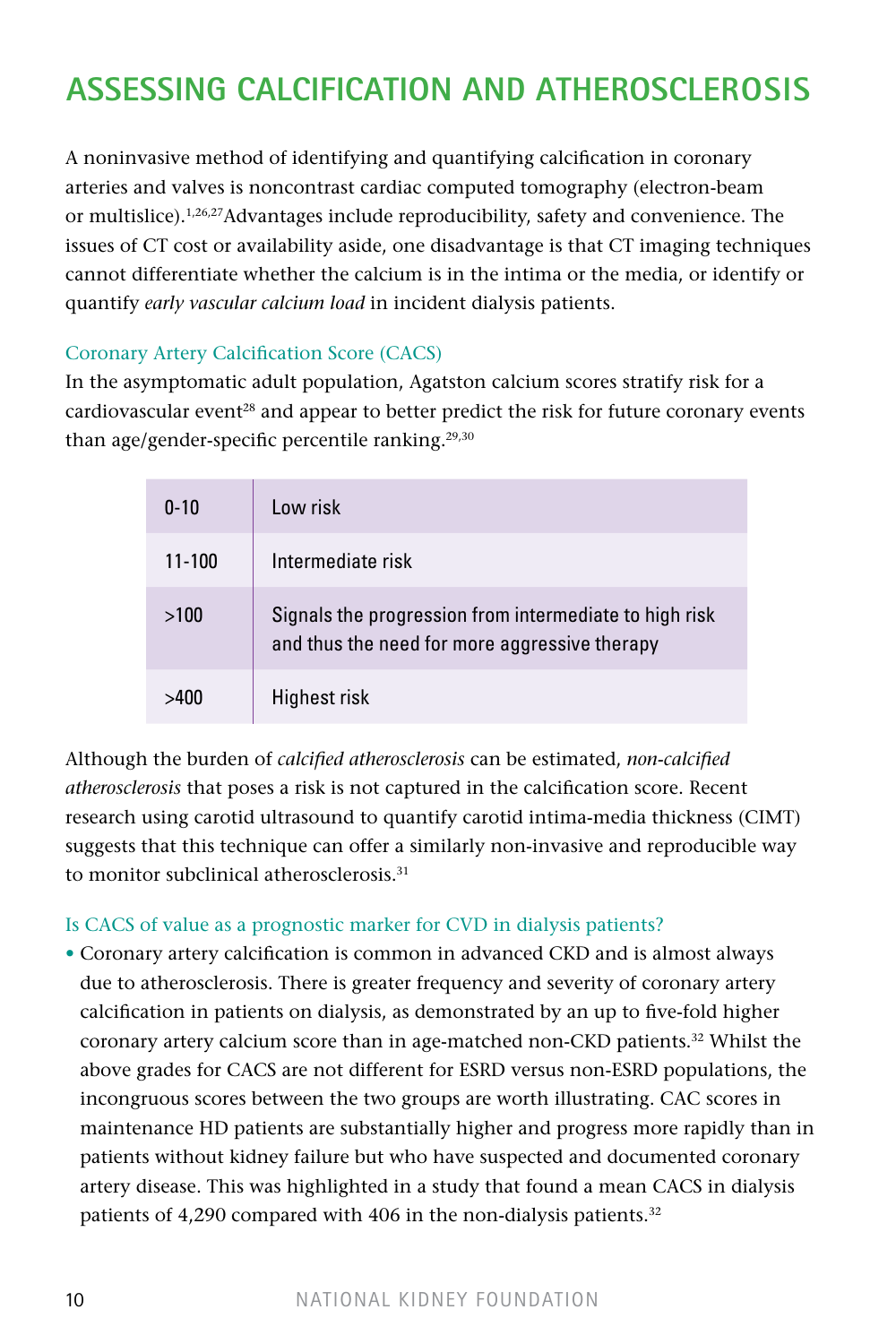More recently, Haydar, et al, reported a mean calcium score in ESRD patients of 2370. Within the cohort, there was a much higher mean score (2869) in those with abnormal coronary angiography, and a much lower mean (559) in those with normal angiography, although still of a magnitude that would be indicative of significant CAD in the non-CKD population.<sup>33</sup>

- Observational studies suggest that CACS is an independent predictor of mortality in chronic HD patients after adjusting for age, gender, dialysis vintage and diabetes mellitus, and that a high CACS should prompt early intervention to manage modifiable risk factors such as dyslipidemia and hyperphosphatemia.<sup>34</sup> Shantouf, et al, have more recently shown that total and vessel-specific CAC independently predict mortality in patients receiving maintenance HD.35
- Both vascular stiffness and vascular calcification have been found to occur in patients with *earlier stage CKD*. 26,36 Progressive uremia and dialysis vintage have been reported to worsen vascular and valvular calcifications<sup>26,27</sup> whilst age, systolic blood pressure and diabetes seem to increase the fibrosis and loss of elasticity typical of arterial stiffness (arteriosclerosis).<sup>26</sup> (See Table 1.)

| <b>Risk Factor</b>             | <b>Intimal/Atherosclerotic</b><br><b>Calcification</b> | <b>Medial/Monckeberg's</b><br><b>Calcification</b> |
|--------------------------------|--------------------------------------------------------|----------------------------------------------------|
| Dyslipidemia                   | Yes                                                    | No                                                 |
| Advanced age                   | Yes                                                    | Yes                                                |
| <b>Elevated blood pressure</b> | Yes                                                    | Medial lesions worsen BP                           |
| Male gender                    | Yes                                                    | No                                                 |
| Smoking                        | Yes                                                    | No                                                 |
| Inflammation                   | Yes (local)                                            | Yes (systemic mediators)                           |
| Diabetes/glucose intolerance   | Yes                                                    | Yes                                                |
| <b>Reduced GFR</b>             | No                                                     | Yes                                                |
| Hypercalcemia                  | No                                                     | Yes                                                |
| Hyperphosphatemia              | Yes                                                    | Yes                                                |
| <b>PTH</b> abnormalities       | No                                                     | No                                                 |
| Vitamin D administration       | No                                                     | Yes                                                |
| Duration of dialysis           | No                                                     | Yes                                                |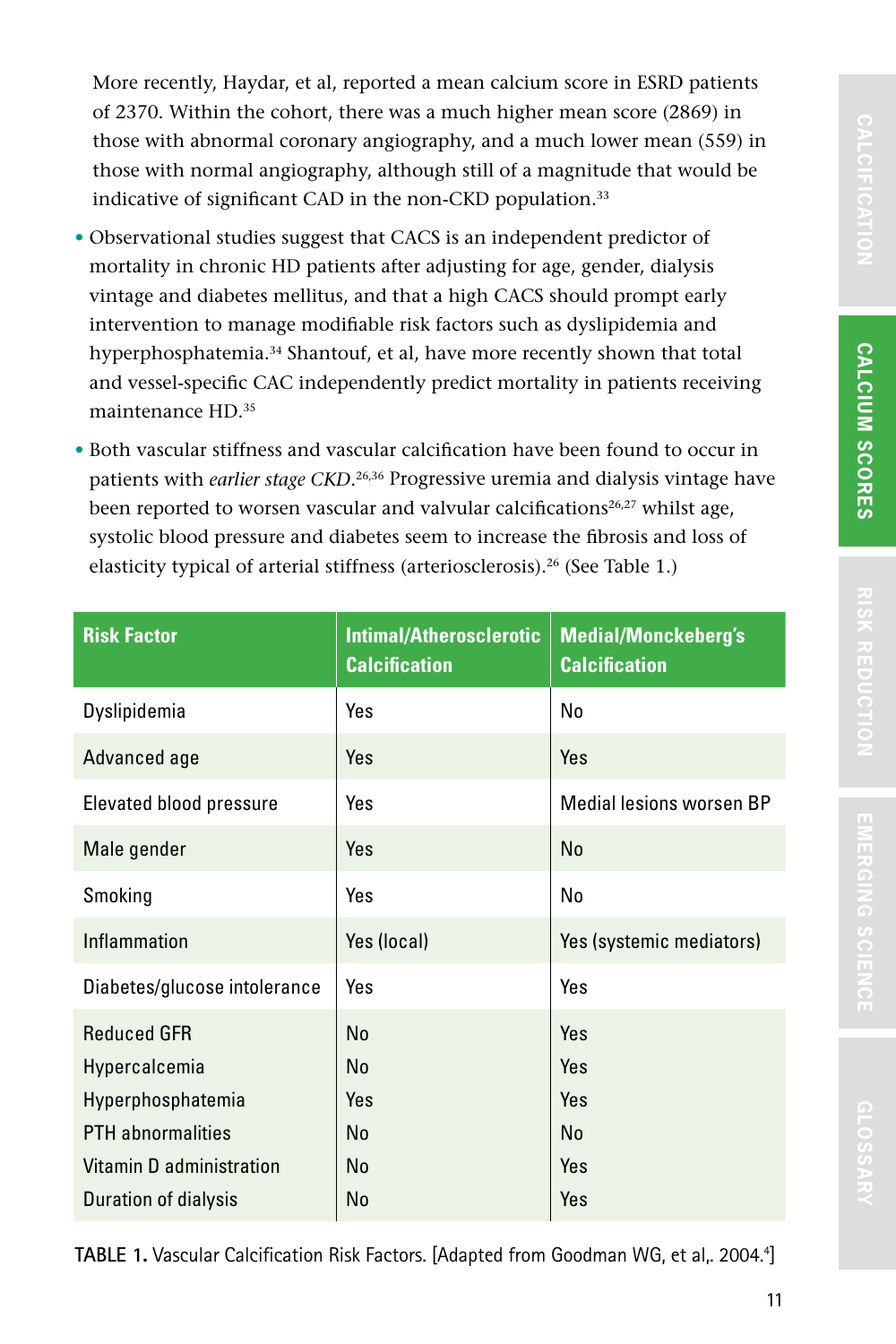- Baseline CAC score has been reported to predict all-cause mortality in *incident* hemodialysis patients.37 Low or zero CAC score is associated with minimal progression that may be further limited with careful control of mineral metabolism.<sup>38</sup> In fact, non-calcified patients with CKD have a high likelihood of remaining free of cardiovascular calcification over months to years.<sup>6</sup>
- CACS has been shown to be higher in those with hypertension, $32$  and to correlate with prevalence of myocardial infarction and angina, $27$  and aortic valvular calcification.32
- As research progresses on local and systemic regulators of mineralization, biomarkers could help individualize calcification risk assessment. If accelerated calcification could be predicted, treatment for a susceptible patient could be tailored, for example, to calcium-free phosphate binders<sup>1</sup> or selective VDR activators that have differential effects on calcification markers, for example  $Cbf_1$  (inducer) and fetuin-A (inhibitor). (See Glossary, page 19)
- Medications used to control calcium, phosphorus and parathyroid hormone (PTH) imbalance in ESRD have been investigated for their impact on CAC score. (See page 14) Recently, the ADVANCE Study did not find significant differences in the primary outcome (percentage change in Agatston coronary calcium score) between treatment groups (cinacalcet plus low-dose vitamin D sterols versus flexible doses of vitamin D sterols without cinacalcet) after 52 weeks of follow-up. Volume coronary score was also analyzed in a post hoc analysis, revealing a significant decrease in the patients assigned to receive cinacalcet.<sup>39</sup> The clinical implications of coronary volume score changes should be taken cautiously until more studies address the relationship between volume score and cardiovascular events.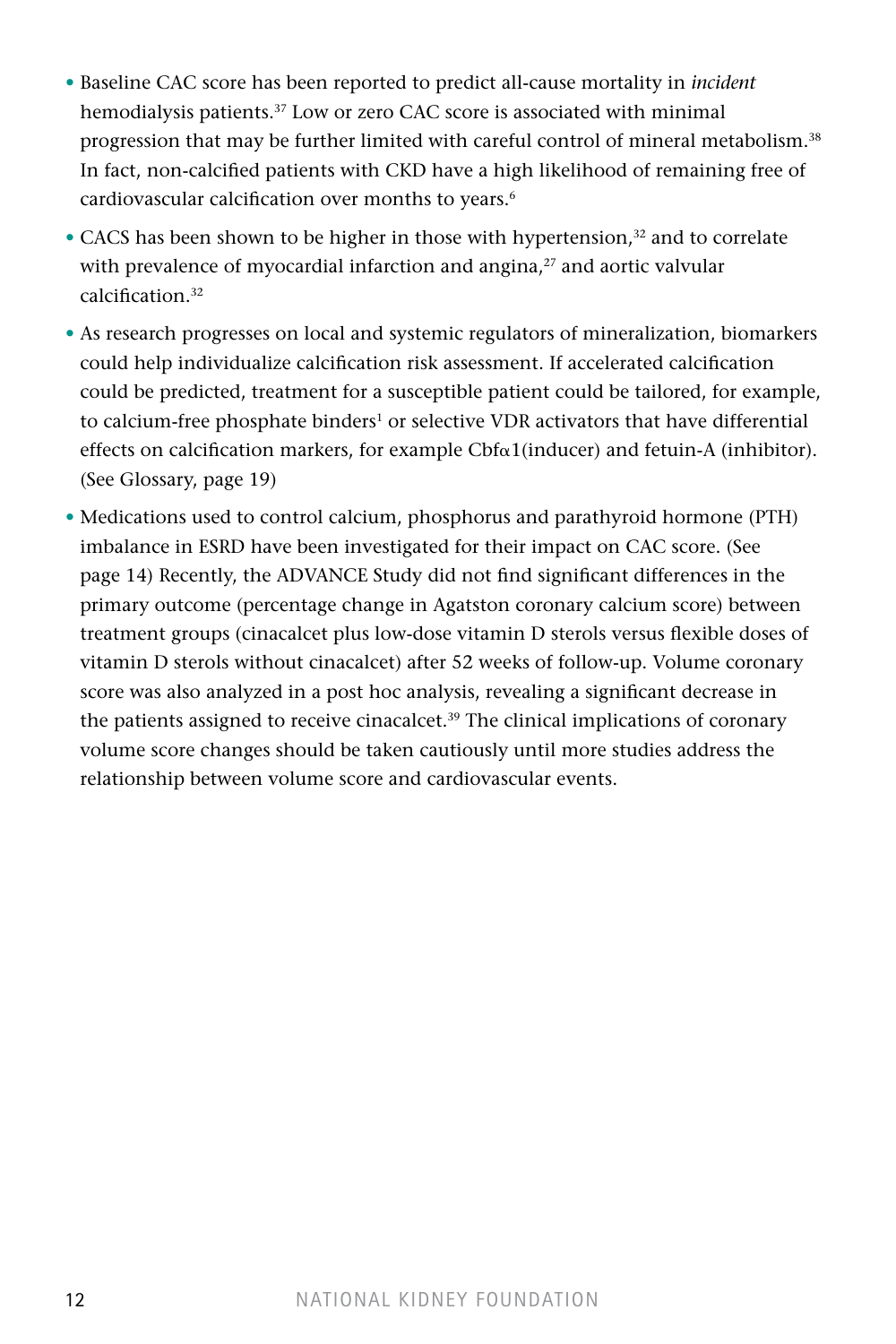Although the evidence is limited from randomized controlled trials (RCT) in patients with CKD that reducing progression of arterial calcification impacts mortality, $6$  the magnitude of CVD risk in these patients, and the prominence of vascular calcification as a component of this risk, underscore a range of implications that are worth considering in the clinical setting.

The CT-based CAC score is the reference standard for detecting cardiovascular calcification in the general and CKD population. However, widely available and less expensive methods, such as lateral abdominal x-ray (for aortic and iliac artery calcifications), PWV measurements (for hemodynamic effects) and echocardiography (for valvular calcification) yield useful assessment information with which to:<sup>4,6</sup>

- **Determine risk** for patients for whom the physician decides that such information impacts therapeutic decision making, for example, regarding phosphate binder therapy in a patient with significant hyperphosphatemia, or in a transplant waitlisted patient.
- **Heighten awareness** among clinicians about the prevalence and risk relationships of calcification and adverse clinical outcomes in patients of all ages with CKD and those with preexisting coronary artery disease.
- Prompt review of the patient's management plan in order to identify aggravating factors and **implement CVD risk reduction measures**, such as minimizing atherosclerotic risk factors and controlling biochemical parameters of CKDmineral and bone disorder.
- **Monitor changes over time** so as to evaluate the effectiveness of treatments aimed at modifying disease progression.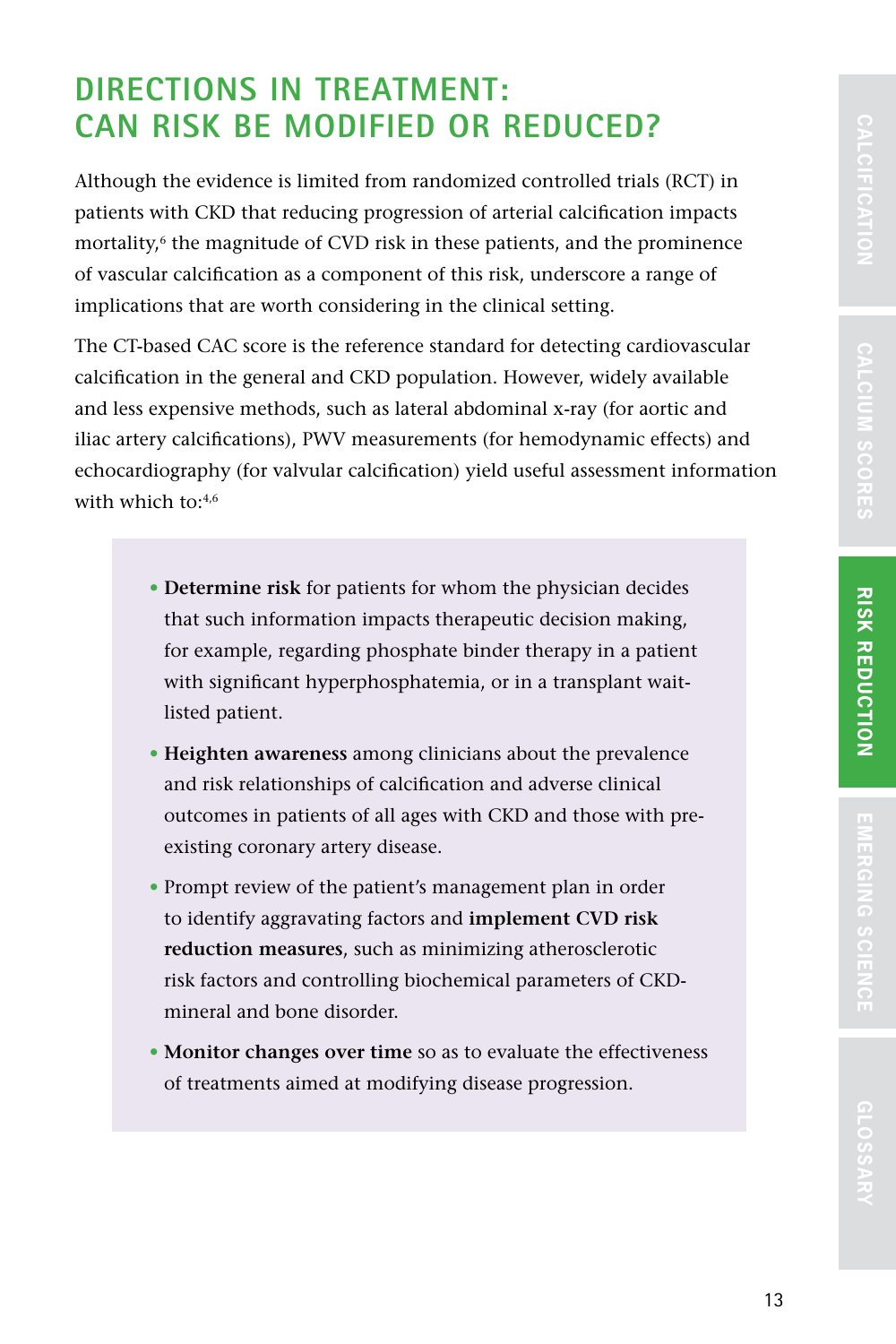#### Phosphate Binder Therapy and Calcification

Phosphate binder choice may be important in modifying progression of vascular calcification because of the potential to lower the patient's exogenous calcium load; however, the superiority of one compound over another in terms of reducing mortality is less clear. Several studies have investigated the comparative effect of calcium salts and sevelamer-hydrochloride (HCl), the non-calcium-containing binder and bile acid sequestrant, on progressive coronary artery and aortic calcification, as determined by sequential electron beam CT.

Although comparable in terms of lowering hyperphosphatemia, calcium-containing binders were reported in both incident $37,40$  and prevalent $41$  hemodialysis patients to result in more hypercalcemia and more rapid progression of coronary calcification compared with sevelamer-HCl. However, in another study comparing calcium acetate with sevelamer-HCl, patients experienced similar progression of CAC, even with the addition of atorvastatin to the regimen to lower LDL cholesterol.<sup>42</sup> The Dialysis Clinical Outcomes Revisited trial (DCOR) reported a trend toward lower mortality in hemodialysis patients older than 65 years of age who were treated with sevelamer versus calcium-containing binders; however, there was no survival benefit demonstrated in the overall study population.43 In patients with non-dialysis CKD, one study has shown CAC score progression to be lowest in the patients treated with sevelamer-HCl, compared to patients treated with a low phosphate diet al,one or a low phosphate diet plus calcium carbonate.44

Taken together, these trials have shown that, in addition to their hypophosphatemic effects, phosphate binder choice may achieve attenuation of CAC progression and lowering of LDL cholesterol; however, superiority of agents for reducing cardiovascular mortality has not been proved.

#### Anti-atherosclerotic Strategies

Looking at cholesterol crystallization as it may pertain to the calcification of atherosclerotic plaques, and the general role of lipid deposition as a component of atherosclerosis, the question arises about the effect of lipid-lowering treatment on progressive calcification and cardiovascular events. This has been studied using hydroxy-methyl glutaryl-CoA reductase inhibitors (statins) in both hemodialysis and non-CKD populations. These agents do not appear to reverse progression of arterial calcification, despite favorably affecting the patient's atherogenic profile and cardiovascular events.6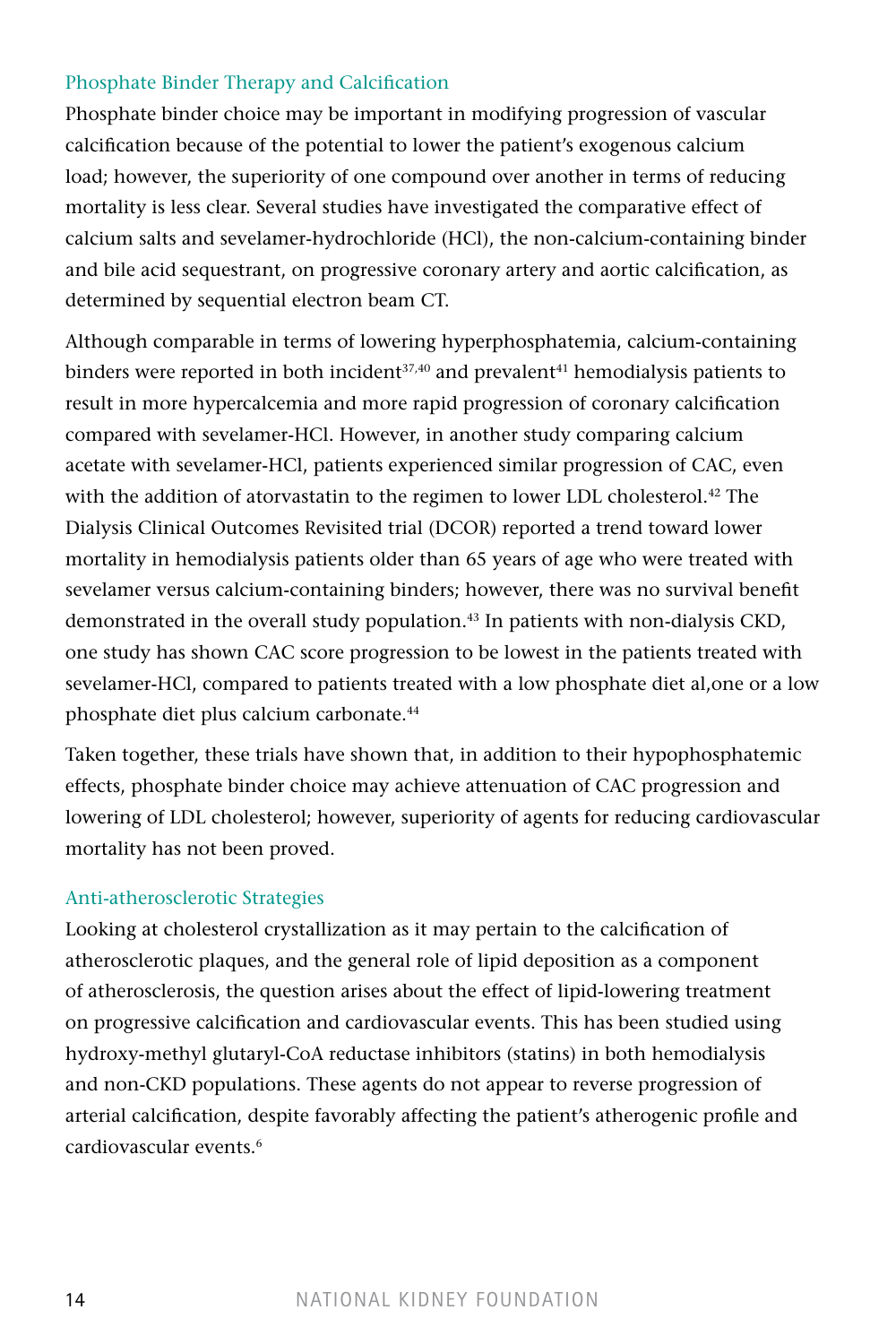**cifi cation**

**EMER GING SCIEN C E** CALCERION CALCER SCORES **RISK REDUCTION** E RISERGIO SCENCE A GLOSSARY

Arad, et al, studied treatment with atorvastatin and vitamins C and E in a double-blind, placebo-controlled RCT in asymptomatic adults aged 50 to70 years with coronary calcium scores higher than the 80th percentile for age and gender. Although reductions in total and LDL cholesterol and triglycerides were achieved, a significant reduction in atherosclerotic CVD events was not seen and no effect on calcium score was achieved.<sup>45</sup> In diabetic hemodialysis patients, the 4D trial failed to show benefit on CVD outcomes with atorvastatin treatment.<sup>46</sup> More recently, the AURORA study group reported effective LDL lowering in hemodialysis patients aged over 50 years treated with rosuvastatin; however, this had no effect on composite primary end point of death from cardiovascular causes, nonfatal myocardial infarction, or nonfatal stroke. Hyperphosphatemia was highlighted as a strong risk factor for these end points.<sup>47</sup>

The benefit of statin therapies may lie in younger dialysis patients, those healthy enough for kidney transplantation, or with fewer years of dialysis duration at start of therapy, or with the non-dialysis CKD population, in whom a recent Cochrane review found significantly reduced all-cause and cardiovascular mortality in those receiving statin therapy.<sup>48</sup>

Recently, results were reported for the Study of Heart and Renal Protection (SHARP),<sup>49</sup> a large-scale, international, randomized trial in patients on dialysis and with non-dialysis CKD to assess the effects of lowering LDL cholesterol on time to first major vascular event, and on rate of CKD progression. The investigators compared ezetimibe 10mg daily and simvastatin 20mg daily with placebo and found that the intervention afforded a risk reduction benefit for major atherosclerotic events in both groups of patients without serious side effects.<sup>50</sup>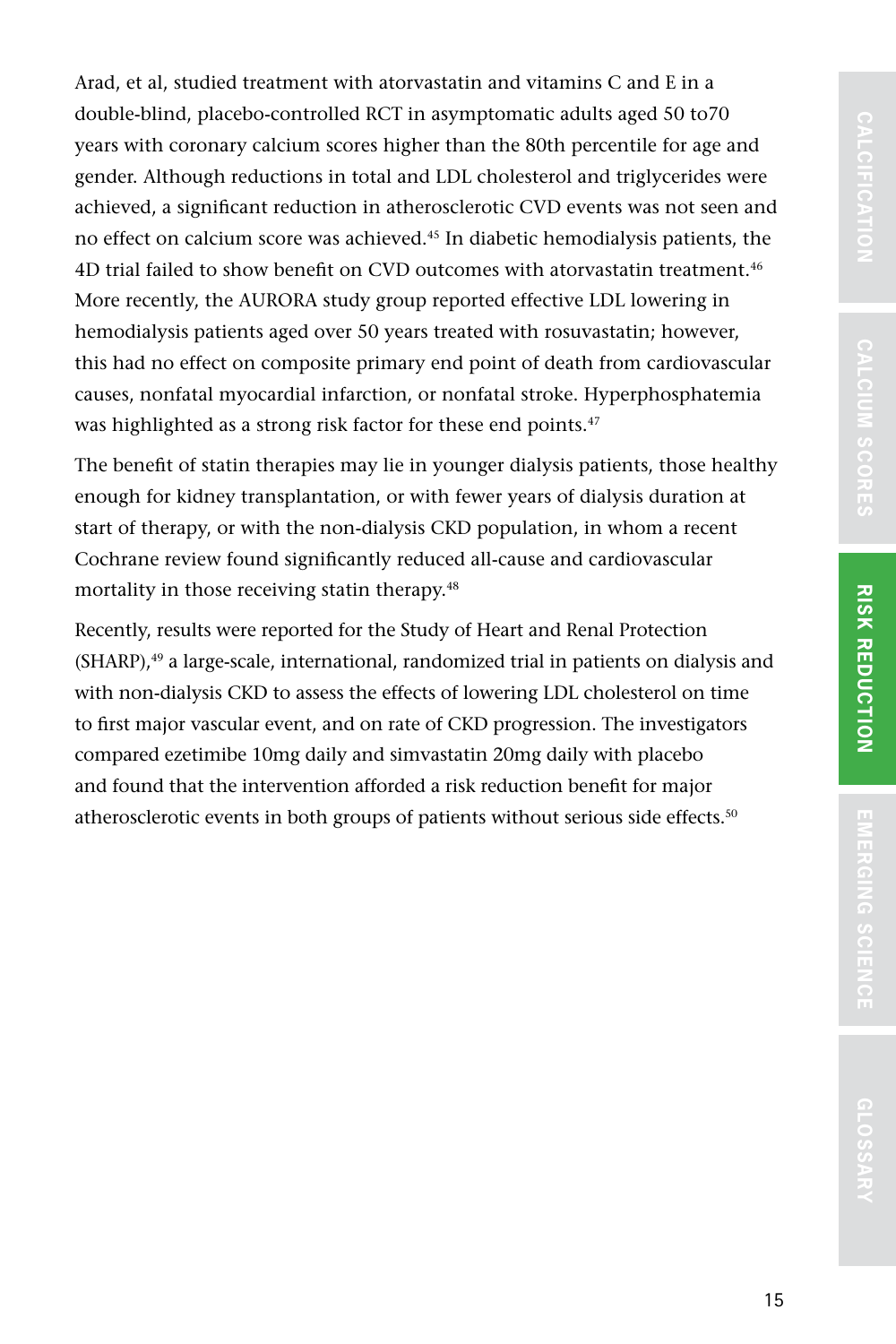# **Emerging Science about Vitamin D Receptor Activation**

Vitamin D receptor activators, such as 19-nor-1 $\alpha$ ,25(OH)<sub>2</sub>D<sub>2</sub> (paricalcitol) or  $1\alpha$ -(OH) $D_2$  (doxercalciferol) and 22-oxa- $1\alpha$ ,(OH)<sub>2</sub> $D_3$  (maxacalcitol), effectively suppress parathyroid hormone and are routinely used to control development and progression of CKD-related secondary hyperparathyroidism, their approved indication. The term "selective" indicates that VDR activation is lower in the gastrointestinal tract and bones than in other organs, accounting for the lower calcemic and phosphatemic effect seen with these agents, compared with calcitriol.<sup>51</sup> The growing understanding about selectivity among physiological actions of vitamin D agents has even prompted a novel term, *D-mimetic*, for VDR activators such as maxacalcitol and paricalcitol that exhibit less calcemia<sup>52</sup> because they differ from calcitriol in terms of biological and gene activation profiles, and therefore modulate VDR functions differently.53 The World Health Organization has reclassified the selective agents as "other anti-parathyroid agents", reflecting the gathering data about their diverse physiological actions.<sup>54</sup> The observation of differential tissue effects could be explained by active VDR ligands differing from one another and differing between tissues not directly involved in calcium homeostasis. Mechanisms of tissue-specific target gene activation and inhibition could enable variation in the transport, storage or effect of vitamin D agents to the VDR.55

Evidence about the relationship between selective VDR activators and survival advantage, both in HD patients and non-dialysis CKD, is emerging from a range of epidemiological studies. A consistent finding is that treatment with a VDR activator affords a survival benefit, compared with receiving no such treatment.<sup>53</sup> While acknowledging that there are questions not yet answered by well-designed RCTs, and that practitioners may hesitate to extrapolate some observational associations to clinical practice, researchers have cautioned against dismissing the clues from data gained in large observational studies about the effects on hemodialysis patients of VDR activation.52,56

Although the conduct of further trials to establish superiority of VDR activators in regards to clinical end points is awaited, pre-clinical research offers insights into their physiological effects. Experimental work by Li, et al, established that VDR knockout mice have increased surrogate markers of CVD, such as elevated blood pressure, elevated activation of the RAAS, and cardiac hypertrophy, and suggested that VDR-mediated mechanisms point to a possible therapeutic role for vitamin D analogues in blood pressure homeostasis.<sup>57</sup>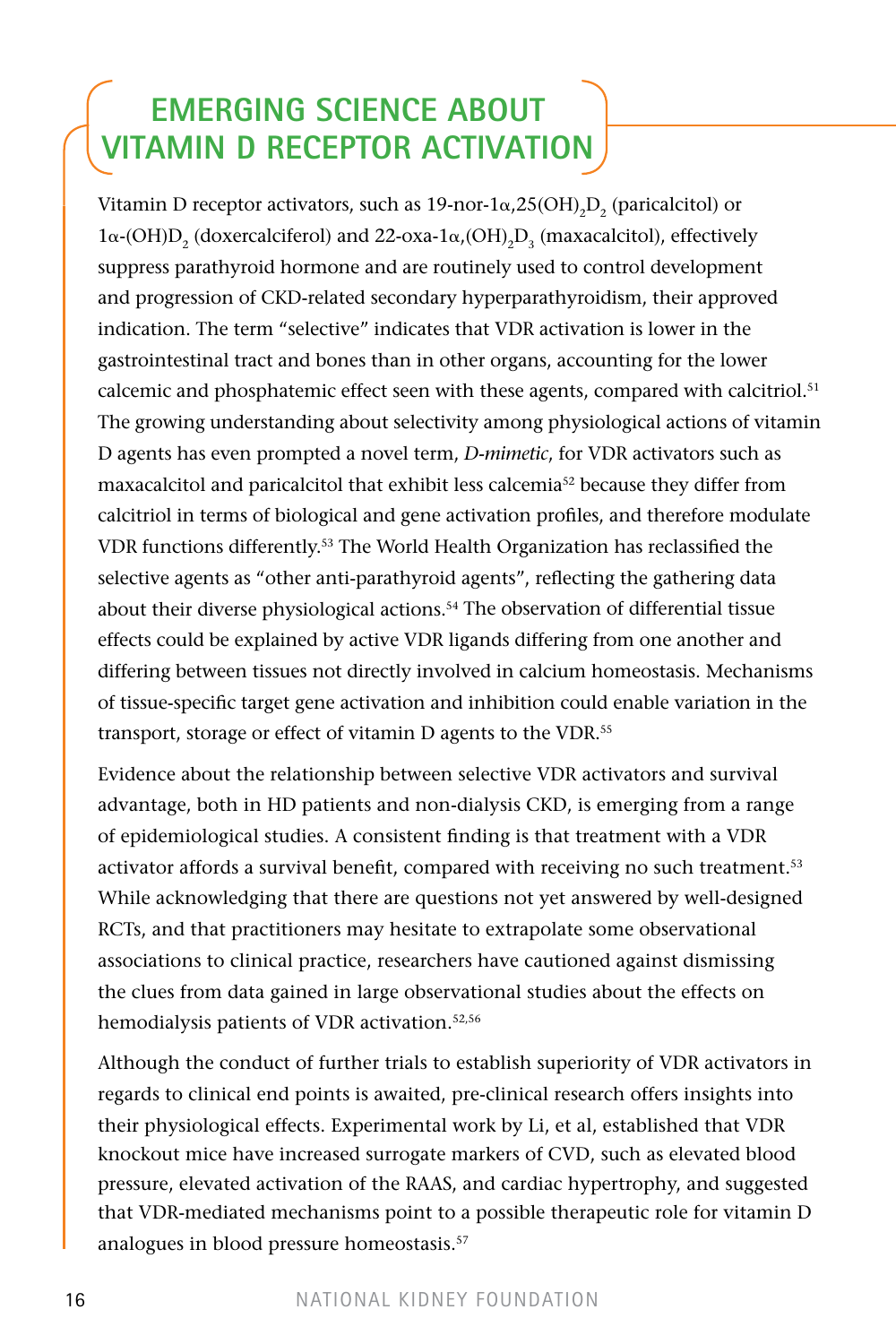**cifi cation**

The comparative effect of calcitriol, doxercalciferol and paricalcitol on aortic calcium content has been studied in animal models, and suggests that VDR activators have different effects on calcification by mechanisms other than their effect on the calcium-phosphorus product. (Figures 4A and 4B) By virtue of their different chemical structure, activators exhibit differential cell and tissue selectivity, and interaction with the VDR, e.g., doxercalciferol may have more consistent bioavailability; paricalcitol has shown lower calcium and phosphorus absorption, lower vascular calcification and less aortic calcium deposition.<sup>53</sup>

#### Recent Experimental Studies of VDR Activators

- Vitamin D agents may have pro- and anti-atherosclerotic properties. For example, in laboratory models, calcitriol appears to influence the gene expression of vascular endothelial growth factor (VEGF), one of the early steps of atherosclerosis development. In an animal model of atherosclerosis, atherosclerotic plaque in the aorta of ApoE-deficient mice was prevented by paricalcitol, by enalapril, and by paricalcitol plus enalapril treatments.<sup>15</sup>
- In a study comparing the effect of three VDR activators on the process of vascular calcification, calcitriol and doxercalciferol but not paricalcitol appeared to increase gene expression of bone-related markers in the aorta, even after titrating the drug doses so as to compare their effect on aortic tissue at similar Ca x P products. $2,16$
- In a comparative study of in vivo effects of paricalcitol and doxercalciferol on cardiac calcification paricalcitol-treated rats showed markedly less aortic calcium at six weeks, compared with those given lower or higher doses of

**Figure 4a. Effects of 0.04 μg/kg of calcitriol**   $(1,25D<sub>3</sub>)$ , 0.10  $\mu$ g/kg of doxercalciferol  $(1\alpha D<sub>2</sub>)$ , **or 0.16 μg/kg of paricalcitol (19-nor) on Runx2 mRNA expression levels in aorta from uremic rats.**

Runx2 mRNA levels were analyzed by real-time RT-PCR technique. Each drug was given intraperitoneally three times a week for 1 month. Values are mean ± s.e.m. (n=6). *P*<0.01 by analysis of variance. \**P*<0.05 versus UC; \*\* *P*<0.01 and \* *P*<0.05 versus 19-nor by *post hoc*, Scheffe test.

[Adapted from Mizobuchi M, Finch JL, Martin DL, Slatopolsky E. 2007.<sup>16</sup>]

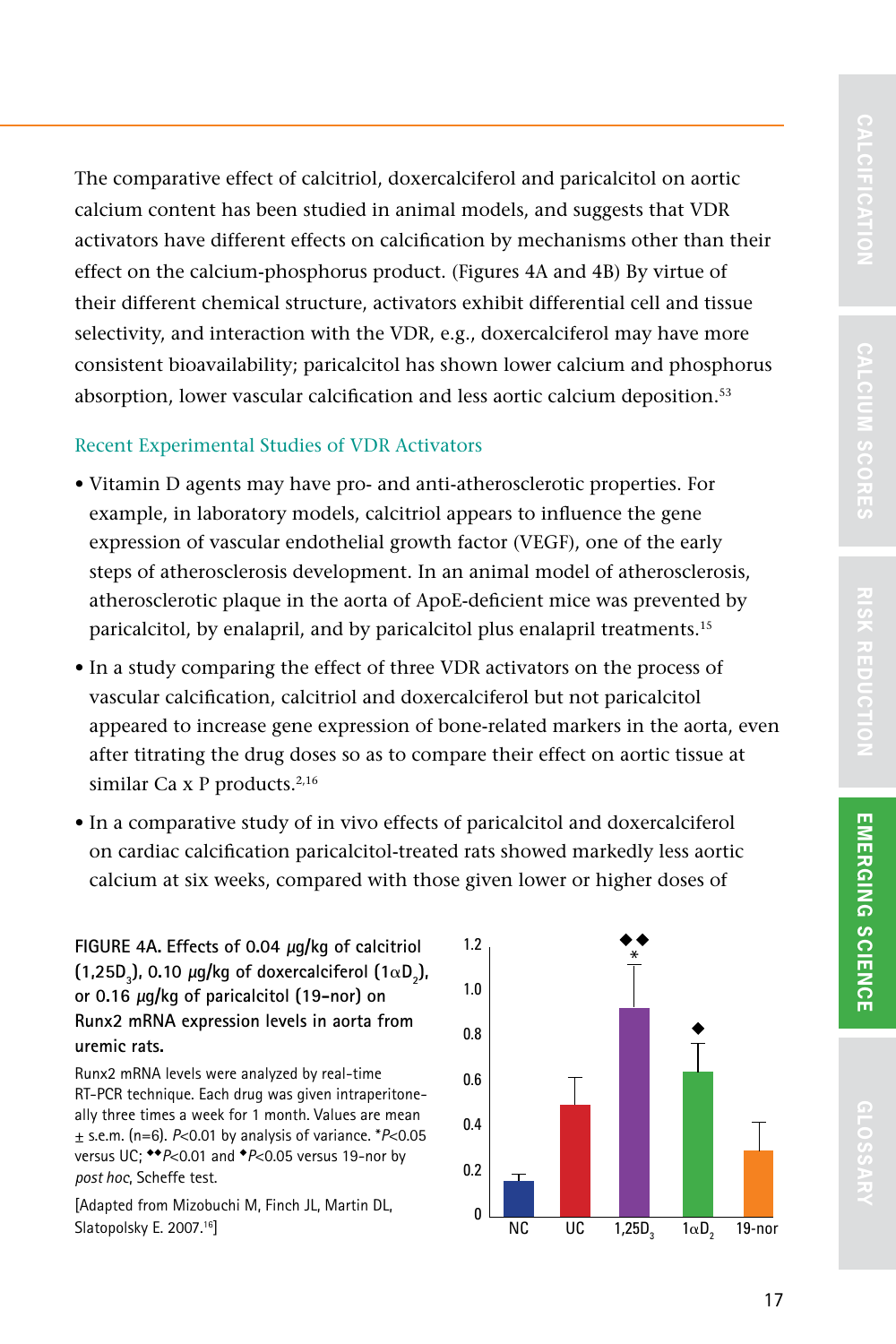doxercalciferol. In the same study, dose-dependent differential effects on pulse wave velocity were also demonstrated, suggesting that VDR activators differ also in their effect on vascular compliance. Both agents lowered parathyroid hormone levels.<sup>58</sup>

• A recent small, randomized controlled clinical study to compare paricalcitol and alfacalcidol is evaluating the suppression of SHPT in patients on maintenance hemodialysis.<sup>59</sup> The authors had a substudy objective to compare the changes in PWV and Augmentation index (Aix) when treated with paricalcitol compared to alfacalcidol. They report an interesting difference after 16 weeks in PWV that, although not of statistical significance, builds on earlier preclinical research<sup>58</sup> and may indicate a difference in the effect on arterial stiffness between these two agents. However, further studies are needed to confirm this.<sup>60</sup>

• The in vivo effects of paricalcitol and calcitriol on total calcium content and calcified areas of the abdominal aorta have been investigated in rat models by Cardus, et al.<sup>61</sup> In the same study, the increased gene expression of RANKL in VSMC was 2.5 times higher for calcitriol than for paricalcitol.



#### **Figure 4b. Effect of the in vivo treatment of five-sixths nephrectomized rats with calcitriol (1 μg/kg, three times a week for 8 wk) or paricalcitol (3 μg/kg, three times a week for 8 wk) on aortic calcification.**

Representative photographs of von Kossa staining of (A) control animals, (B) animals treated with paricalcitol, or (C) animals treated with calcitriol. (D) Quantification of calcified areas in the aorta. Data are percentage of the media presenting calcification. (E) Quantification of calcium in the aorta. Data are micrograms of calcium per milligram of protein. Data are mean  $\pm$  SE. \*p < 0.01 vs. control. [Used with permission.]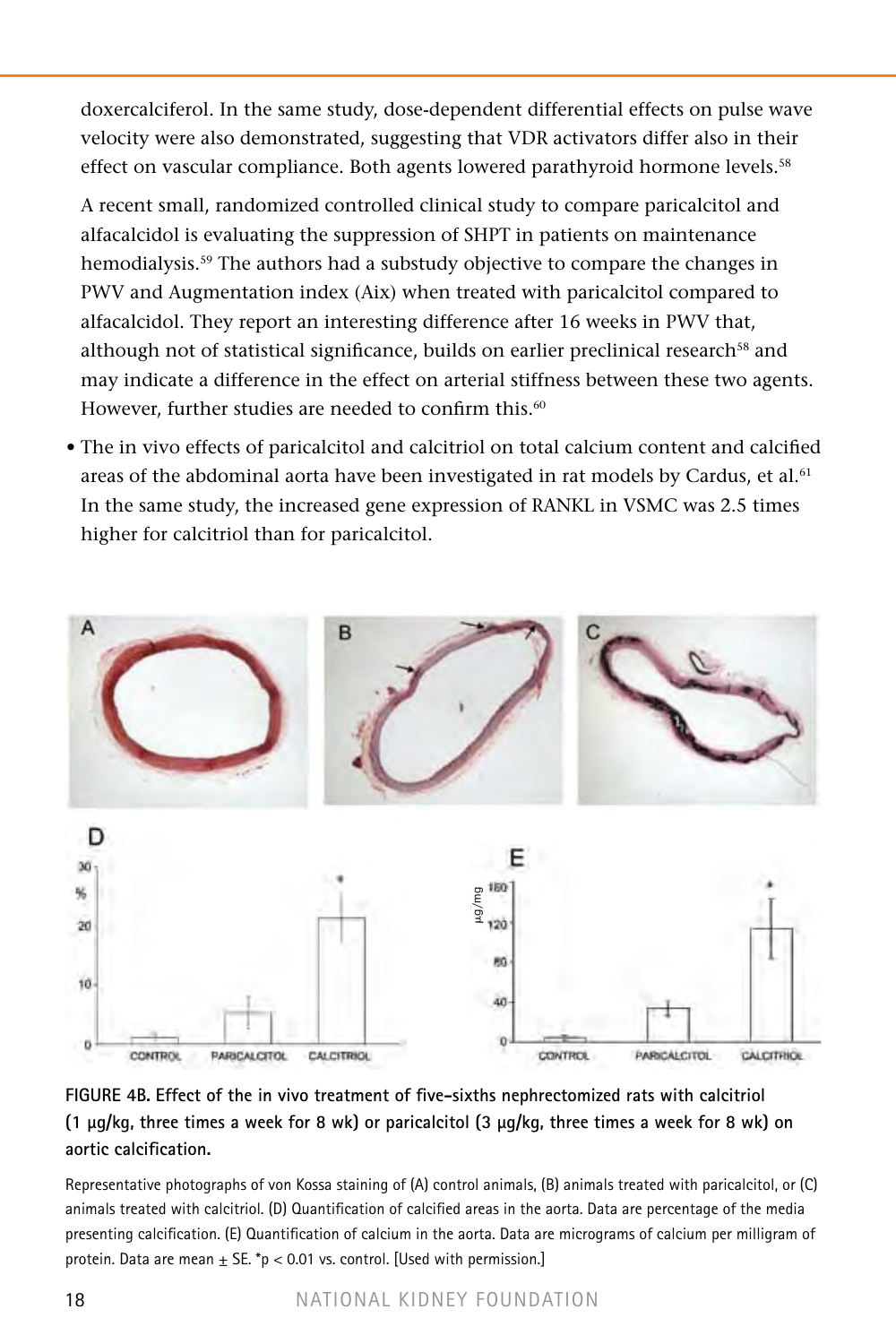## **Glossary of SELECTED Systemic and Local Mineralization Regulators**

| <b>CALCIFICATION INDUCERS<sup>1,2</sup></b>                                                |                                                                                                                                                                                                                             |  |
|--------------------------------------------------------------------------------------------|-----------------------------------------------------------------------------------------------------------------------------------------------------------------------------------------------------------------------------|--|
| Alkaline phosphatase<br>(ALP)                                                              | Bone-specific ALP acts locally to degrade inorganic<br>pyrophosphate, a potent mineralization inhibitor.                                                                                                                    |  |
| Bone morphogenetic<br>protein-2<br>(BMP2)                                                  | BMPs are cytokines with diverse functions, including<br>osteogenesis, in multiple tissues and in circulation;<br>BMP2 is increased in CKD.                                                                                  |  |
| Osteoblast transcription factor<br>Core binding factor $\alpha$ -1<br>$(Chf\alpha1/Runx2)$ | $Cbf\alpha1/R$ unx2 promotes the change of vascular smooth<br>muscle cells to an osteoblastic phenotype from their<br>mesenchymal precursors in vivo and in vitro. High<br>phosphate concentration upregulates $Cbf^{1.18}$ |  |
| Receptor activator of<br>nuclear factor- <sub>KB</sub> ligand<br>(RANKL)                   | Principal regulator of osteoclasts; increases in CKD;<br>levels may predict vascular risk.                                                                                                                                  |  |

| <b>CALCIFICATION INHIBITORS<sup>1,2</sup></b>              |                                                                                                                                                                                                                                       |  |
|------------------------------------------------------------|---------------------------------------------------------------------------------------------------------------------------------------------------------------------------------------------------------------------------------------|--|
| Bone morphogenetic protein 7<br>(BMP7)                     | Cytokine expressed in kidney tissue; reduced<br>levels in CKD; reduces serum phosphate levels and<br>calcification in animal models.                                                                                                  |  |
| Fetuin-A<br>(alpha 2-Heremans-Schmid<br>glycoprotein AHSG) | Serum protein produced in the liver; acts as a<br>negative acute phase reactant and inhibitor of VSMC<br>apoptosis; exerts local and systemic effects; levels<br>are lower in hemodialysis patients, possibly due to<br>inflammation. |  |
| Fibroblast growth factor-23<br>(FGF-23)                    | Undetermined role, but animal studies suggest<br>deficiency favors hyperphosphatemia, hypercalcemia<br>and medial calcification.                                                                                                      |  |
| Inorganic pyrophosphate<br>(PPi)                           | Circulating inhibitor of hydroxyapatite crystal<br>formation.                                                                                                                                                                         |  |
| Matrix Gla protein<br>(MGP)                                | A low molecular weight protein found in bone,<br>cartilage, kidneys, cardiac valves, media of arteries;<br>acts locally in VSMCs to bind BMP2 and thus limit<br>mineralization.                                                       |  |
| Osteopontin<br>(OPN)                                       | A phosphoprotein expressed in mineralized tissue;<br>inhibits mineralization of VSMCs in vivo when<br>full length and phosphorylated but when cleaved<br>facilitates vascular mineralization.                                         |  |
| Osteoprotegerin<br>(OPG)                                   | A decoy receptor for RANKL expressed in many cells<br>and tissues, especially the arterial media; may inhibit<br>ALP activity.                                                                                                        |  |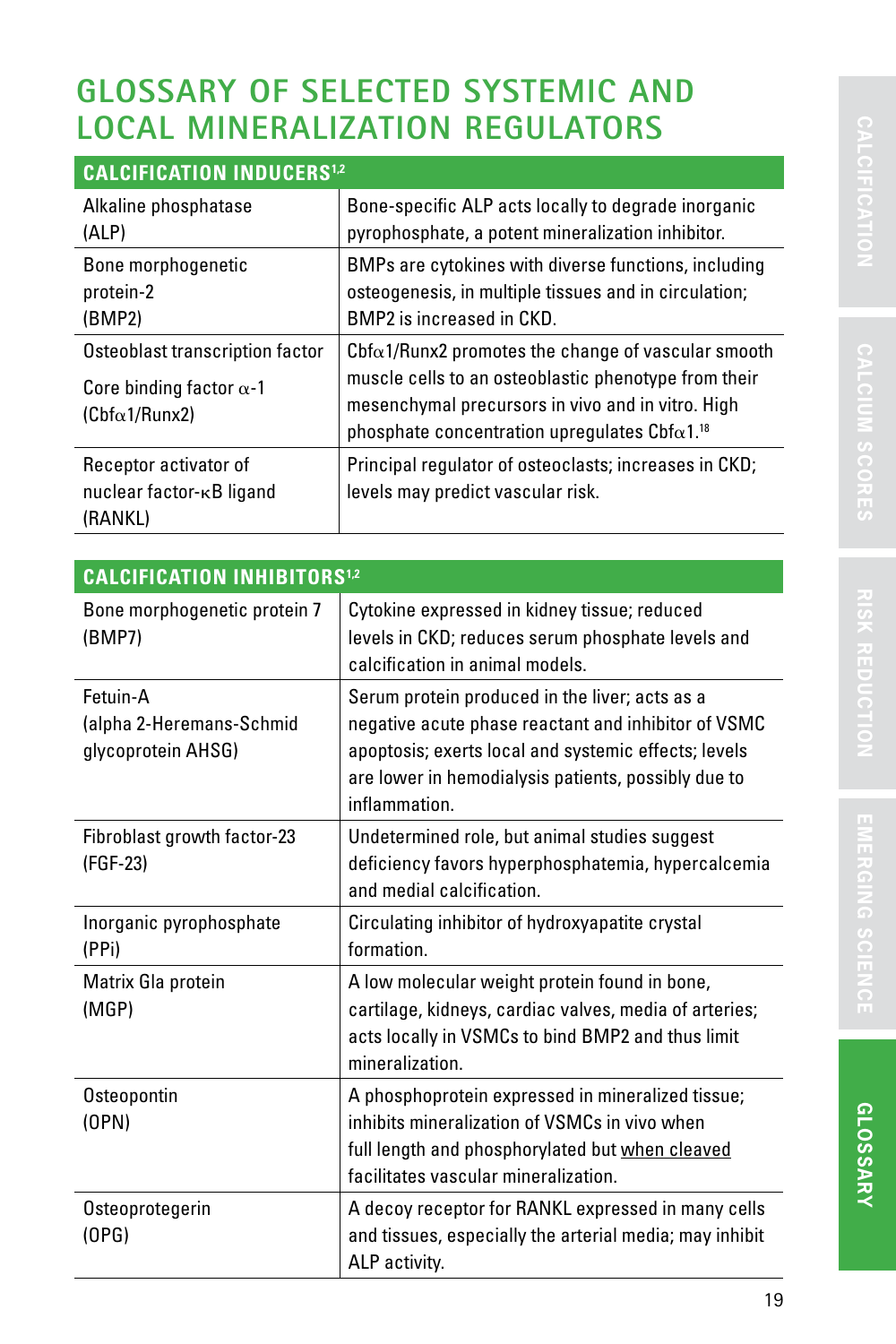## **References**

<sup>1</sup> Schoppet M, Shroff RC, Hofbauer LC, Shanahan CM. Exploring the biology of vascular calcification in chronic kidney disease: what's circulating? *Kidney Int.* 2008;73(4):384-390.

<sup>2</sup> Mizobuchi M, Towler D, Slatopolsky E. Vascular calcification: the killer of patients with chronic kidney disease. *J Am Soc Nephrol*. 2009;20:1453-1464.

<sup>3</sup> Chertow GM, Raggi P, Chasen-Taber S, Bommer J, Holzer H, Burke SK. Determinants of progressive vascular calcification in hemodialysis patients. *Nephrol Dial Transplant*. 2004;19:1489-1496.

4 Goodman WG, London G, et al,. Vascular calcification in chronic kidney disease. *Am J Kid Dis.* 2004;43(3):572-579.

<sup>5</sup> Moe SM, Chen NX. Pathophysiology of vascular calcification in chronic kidney disease. *Circ Res.* 2004;95:560-567.

6 Kidney Disease: Improving Global Outcomes (KDIGO) CKD-MBD Work Group. KDIGO clinical practice guideline for the diagnosis, evaluation, prevention, and treatment of chronic kidney disease-mineral and bone disorder (CKD-MBD). *Kidney Int.* 2009;76(Suppl 113):S1-S130.

7 Herrmann J, Lerman A. The endothelium: dysfunction and beyond. *J Nuc Cardiol.* 2001;8(2):197-206.

<sup>8</sup> Kasprzak JD, Kłosinska M, Drozdz J. Clinical aspects of assessment of endothelial function. *Pharmacol Rep*. 2006;58(Suppl):33-40.

<sup>9</sup> Quyyumi AA. Prognostic value of endothelial function. *Am J Cardiol.* 2003;91(12A):19H-24H.

10 Brewer LC, Michos ED, Reis JP. Vitamin D in atherosclerosis, vascular disease, and endothelial function. *Curr Drug Targets.* 2010 Aug 27 http://www.ncbi.nlm.nih.gov/pubmed Accessed August 29, 2010.

11 Cozzolino M, Ketteler M, Zehnder D. The vitamin D system: a crosstalk between the heart and kidney. *Eur J Heart Fail.* 2010;12(10):1031-1041.

12 Tishkoff DX, Nibbelink KA, Holmberg KH, Dandu L, Simpson RU. Functional vitamin D receptor (VDR) in the t-tubules of cardiac myocytes: VDR knockout cardiomyocyte contractility. *Endocrinology.* 2008;149(2):558-564.

13 Judd SE, Tangpricha V. Vitamin D deficiency and risk for cardiovascular disease. *Am J Med Sci.*  2009;338(1):40-44.

<sup>14</sup> Hsia J, Heiss G, Ren H, et al,; Women's Health Initiative Investigators. Calcium/vitamin D supplementation and cardiovascular events. *Circulation.* 2007;115(7):846-854.

<sup>15</sup> Husain K, Suarez E, Isidro A, Ferder L. Effects of paricalcitol and enalapril on atherosclerotic injury in mouse aortas. *Am J Nephrol.* 2010;32(4):296-304.

<sup>16</sup> Mizobuchi M, Finch JL, Martin DL, Slatopolsky E. Differential effects of vitamin D receptor activators on vascular calcification in uremic rats. *Kidney Int.* 2007;72(6):709-715.

<sup>17</sup> Andress DL. Vitamin D in chronic kidney disease: a systemic role for selective vitamin D receptor activation. *Kidney Int.* 2006;69(1):33-43.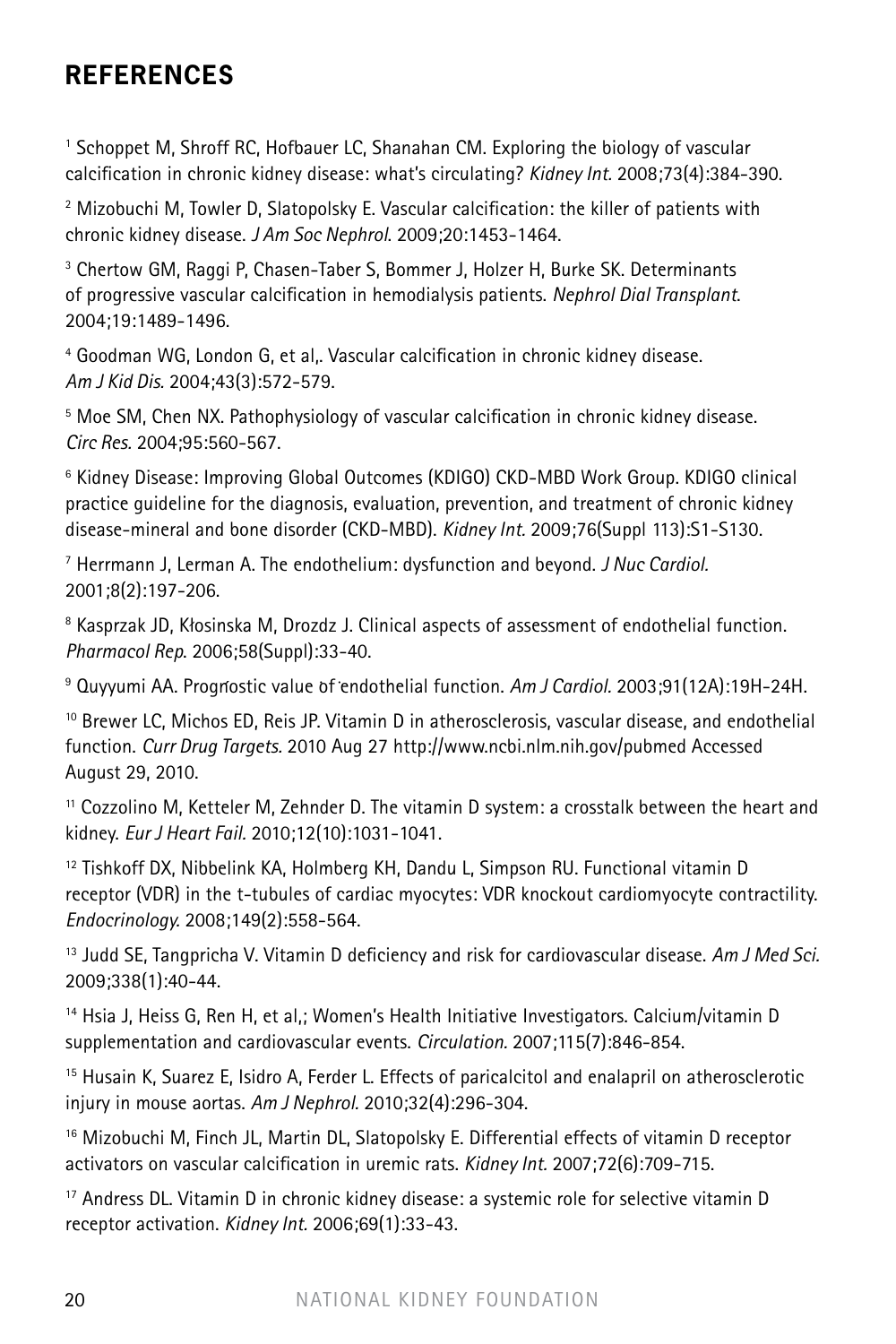18 London GM, Guerin AP, Marchais SJ, Metivier F, Pannier B, Adda H. Arterial media calcification in end-stage renal disease: impact on all-cause and cardiovascular mortality. *Nephrol Dial Transplant*. 2003;18:1731-1740.

<sup>19</sup> Coll, B, Betriu A, Martínez-Alonso M, et al,. Large artery calcification in dialysis patients is located in the intima and related to atherosclerosis. *Clin J Am Soc Nephrol.* 2010. *In press*.

20 Kanbay M, Afsar B, Gusbeth-Tatomir P, Covic A. Arterial stiffness in dialysis patients: where are we now? *Int Urol Nephrol*. Nov. 2009. http://www.ncbi.nlm.nih.gov/pubmed. Accessed September 8, 2010.

<sup>21</sup> London GM, Marchais SJ, Guerin AP, Pannier B. Arterial stiffness: pathophysiology and clinical impact. *Clin Exp Hypertens*. 2004;26(7-8):689-699.

 $22$  Stary HC, Chandler AB, Dinsmore RE, et al,. A definition of advanced types of atherosclerotic lesions and a histological classification of atherosclerosis. *Circulation.* 1995;92:1355-1374.

 $23$  Rogers NM, Coates PT. Calcific uremic arteriolopathy—the argument for hyperbaric oxygen and sodium thiosulfate. *Semin Dial.* 2010;23(1):38-42.

<sup>24</sup> Burke AP, Kolodgie FD, Farb A, Weber D, Virmani R. Morphological predictors of arterial remodeling in coronary atherosclerosis. *Circulation.* 2002;297-303.

25 Micheletti RG, Fishbein GA, Currier JS, Fishbein MC. Monckeberg sclerosis revisited: a clarification of the histologic definition of Monckeberg sclerosis. *Arch Pathol Lab Med.* 2008;132(1):43-47.

 $26$  Temmar M, Liabeuf S, Renard C, et al,. Pulse wave velocity and vascular calcification at different stages of chronic kidney disease. *J Hypertens.* 2010;28(1):163-169.

27 Raggi P, Boulay A, Chasan-Taber S, et al,. Cardiac calcification in adult hemodialysis patients. A link between end-stage renal disease and cardiovascular disease? *J Am Coll Cardiol*. 2002;39(4):695-701.

 $28$  Rumberger JA. Coronary artery calcium scanning using computed tomography: clinical recommendations for cardiac risk assessment and treatment. *Semin Ultrasound CT MR*. 2008;29(3):223-229.

<sup>29</sup> Akram K, Voros S. Absolute coronary artery calcium scores are superior to MESA percentile rank in predicting obstructive coronary artery disease. *Int J Cardiovasc Imaging.* 2008;24(7):743-749.

30 Budoff MJ, Nasir K, McClelland RL, et al,. Coronary calcium predicts events better with absolute calcium scores than age-sex-race/ethnicity percentiles: MESA (multi-ethnic study of atherosclerosis). *J Am Coll Cardiol.* 2009;53(4):345-352.

31 O'Leary DH, Bots ML. Imaging of atherosclerosis: carotid intima-media thickness. *Eur Heart J.* 2010;31(14):1682-1689.

32 Braun J, Oldendorf M, Moshage W, Heidler R, Zeitler E, Luft FC. Electron beam computed tomography in the evaluation of cardiac calcification in chronic dialysis patients. *Am J Kid Dis.* 1996;27(3):394-401.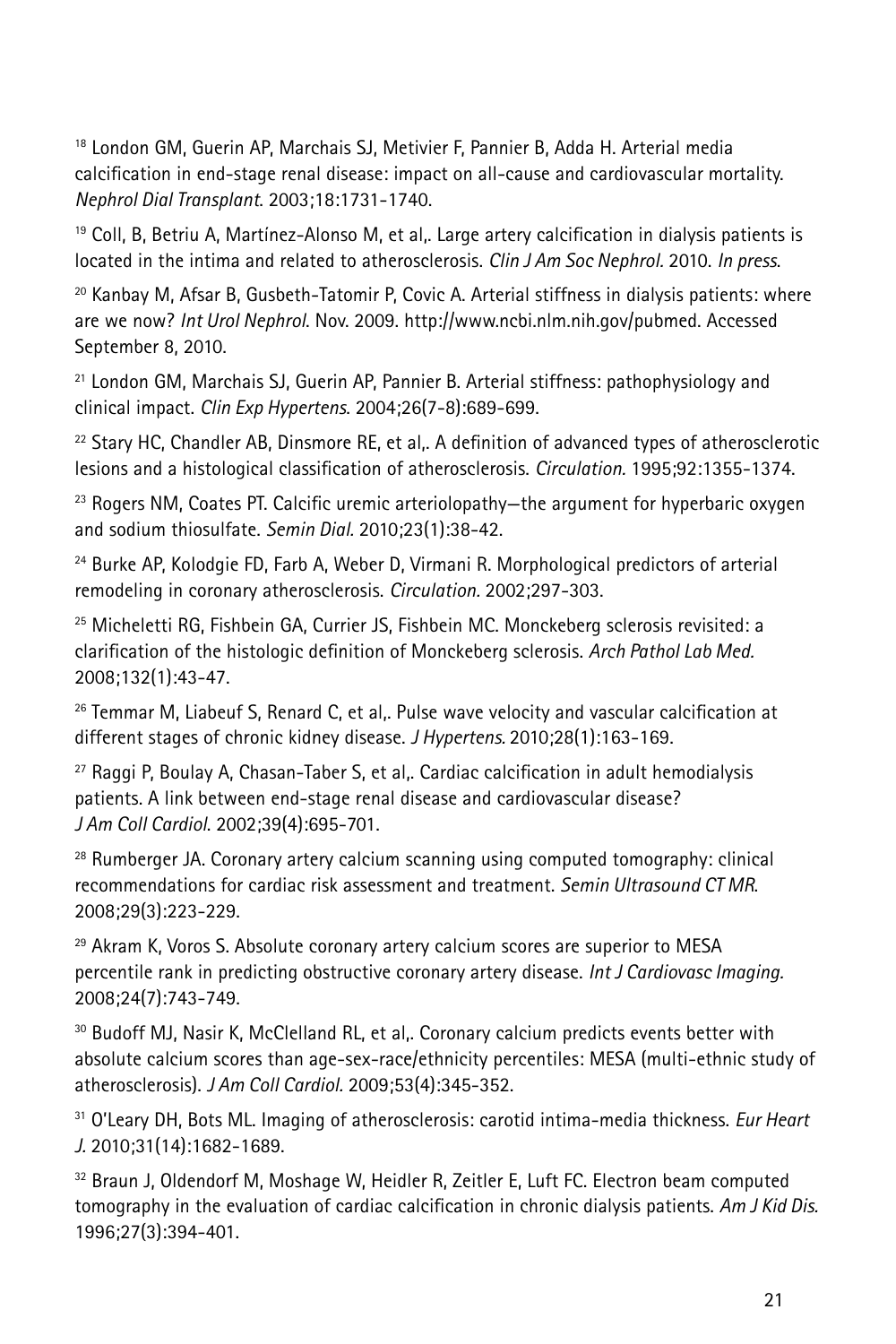$33$  Haydar AA, Hujairi NM, Covic AA, Pereira D, Rubens M, Goldsmith DJ. Coronary artery calcification is related to coronary atherosclerosis in chronic renal disease patients: a study comparing EBCT-generated coronary artery calcium scores and coronary angiography. *Nephrol Dial Transplant.* 2004;19(9):2307-2312.

34 Matsouka M, Iseki K, Tamashiro M, et al,. Impact of high coronary artery calcification score (CACS) on survival in patients on chronic hemodialysis. *Clin Exp Nephrol.* 2004;8(1):54-58.

35 Shantouf RS, Budoff MJ, Ahmadi N, et al,. Total and individual coronary artery calcium scores as independent predictors of mortality in hemodialysis patients. *Am J Nephrol.* 2010;31(5):419- 425.

36 Nakamura S, Ishibashi-Ueda H, Niizuma S, Yoshihara F, Horio T, Kawano Y. Coronary calcification in patients with chronic kidney disease and coronary artery disease. *Clin J Am Soc Nephrol.* 2009;4(12):1892-1900.

37 Block GA, Raggi P, Bellasi A, Kooienga L, Spiegel DM. Mortality effect of coronary calcification and phosphate binder choice in incident hemodialysis patients. *Kidney Int.* 2007;71(5):438-441.

<sup>38</sup> Bellasi A, Kooienga L, Block GA, Veledar E, Spiegel DM, Raggi P. How long is the warranty period for nil or low coronary artery calcium in patients new to haemodialysis? *J Nephrol.* 2009;22(2):255-262.

 $39$  Raggi P, Chertow G, Block G, et al.. A randomized controlled trial to evaluate the effects of cinacalcet plus low dose vitamin D on vascular calcification in hemodialysis patients. Poster presented at the National Kidney Foundation Spring Clinical Meetings, Orlando, Florida April 13-17, 2010. Abstract #242. Abstracts published: *Am J Kid Dis.* 2010;55(4):617-772.

40 Block GA, Spiegel DM, Ehrlich J, et al,. Effects of sevelamer and calcium on coronary artery calcification in patients new to hemodialysis. *Kidney Int.* 2005;68(4):1815-1824.

41 Chertow, GM, Burke SK, Raggi P, for the Treat to Goal Working Group. Sevelamer attenuates the progression of coronary and aortic calcification in hemodialysis patients. *Kidney Int.*  2002;62(1):245–252.

42 Qunibi W, Moustafa M, Muenz LR, et al,; CARE-2 Investigators. A 1-year randomized trial of calcium acetate versus sevelamer on progression of coronary artery calcification in hemodialysis patients with comparable lipid control: the Calcium Acetate Renagel Evaluation-2 (CARE-2) study. *Am J Kidney Dis.* 2008;51(6):952-965.

43 Suki WN, Zabaneh R, Cangiano JL, et al,. Effects of sevelamer and calcium-based phosphate binders on mortality in hemodialysis patients. *Kidney Int.* 2007;72(9):1130-1137.

44 Russo D, Corrao S, Miranda I, et al,. Progression of coronary artery calcification in predialysis patients. *Am J Nephrol.* 2007;27(2):152-158.

45 Arad Y, Spadaro LA, Roth M, Newstein D, Guerci AD. Treatment of asymptomatic adults with elevated coronary calcium scores with atorvastatin, vitamin C, and vitamin E: the St. Francis Heart Study randomized clinical trial. *J Am Coll Cardiol.* 2005;46(1):166-172.

46 Wanner C, Krane V, März W, et al,; German Diabetes and Dialysis Study Investigators. Atorvastatin in patients with type 2 diabetes mellitus undergoing hemodialysis. *N Engl J Med.* 2005;353(3):238-248.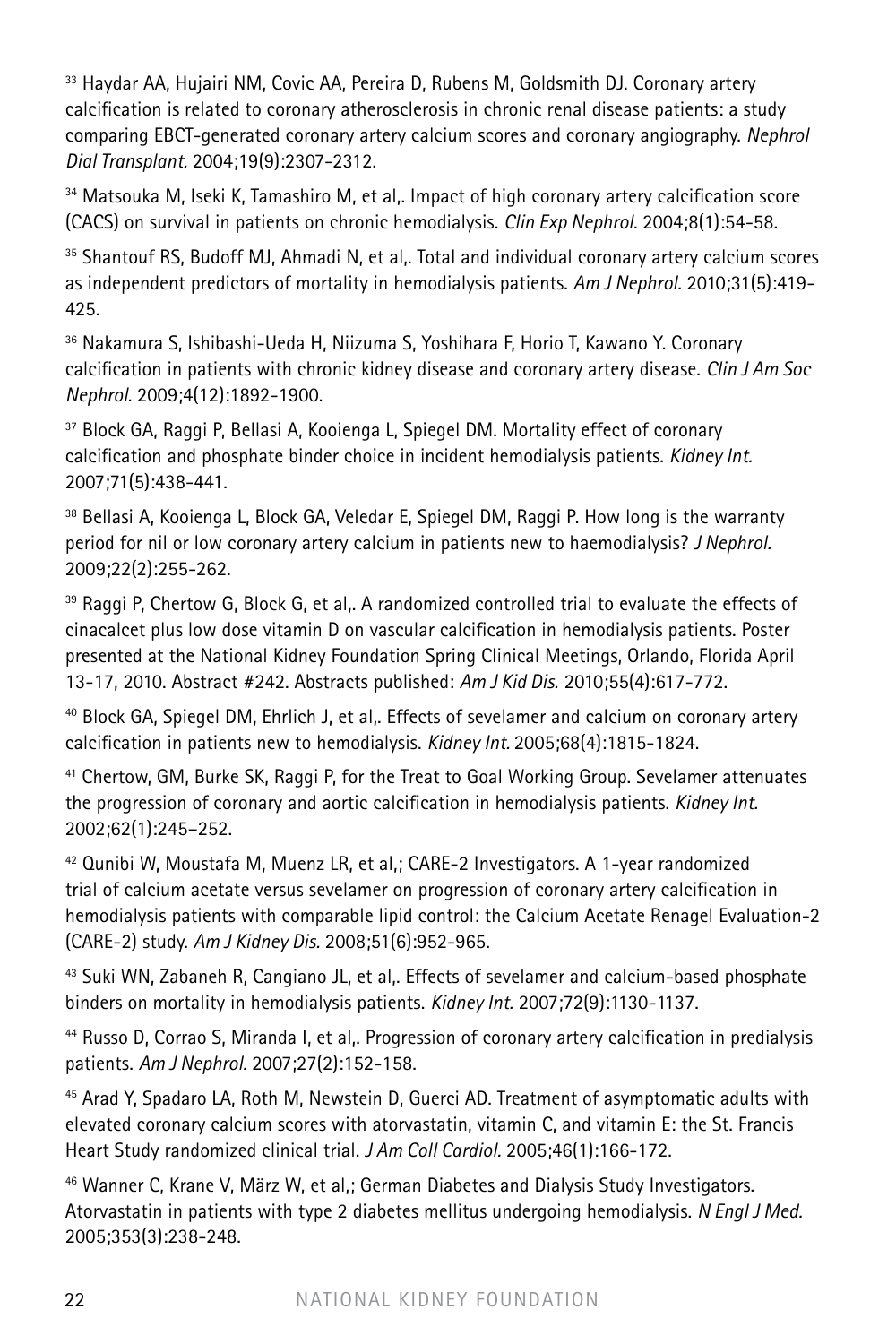47 Fellström BC, Jardine AG, Schmieder RE, et al,; AURORA Study Group. Rosuvastatin and cardiovascular events in patients undergoing hemodialysis. *N Engl J Med.* 2009;360(14):1395- 1407.

48 Navaneethan SD, Pansini F, Perkovic V, et al,. HMG CoA reductase inhibitors (statins) for people with chronic kidney disease not requiring dialysis. *Cochrane Database Syst Rev*. 2009;Apr 15;(2):CD007784.

49 Baigent C, Landry M. Study of heart and renal protection (SHARP). *Kidney Int.* 2003;63(suppl 84):S207-S210.

50 University of Oxford. Clinical Trial Service Unit & Epidemiological Studies Unit. http://www.ctsu.ox.ac.uk/~sharp/ Accessed November 22, 2010.

51 Kalantar-Zadeh K, Kovesdy CP. Clinical outcomes with active *versus* nutritional vitamin D compounds in chronic kidney disease. *Clin J Am Soc Nephrol*. 2009;4:1529-1539.

52 Kalantar-Zadeh K, Shah A, Duong U, Hechter RC, Dukkipati R, Kovesdy CP. Kidney bone disease and mortality in CKD: revisiting the role of vitamin D, calcimimetics, alkaline phosphatase, and minerals. *Kidney Int.* 2010;78(Suppl 117):S10–S21.

53 Kovesdy CP, Kalantar-Zadeh K. Vitamin D receptor activation and survival in chronic kidney disease. *Kidney Int.* 2008;73:1355-1363.

54 World Health Organisation Collaborating Centre for Drug Statistics Methodology. The Anatomical Therapeutic Chemical (ATC) classification system and the Defined Daily Dose (DDD) Index. http://www.whocc.no/atc\_ddd\_index/?code=H05BX Accessed November 12, 2010.

55 Cunningham J, Zehnder D. New vitamin D analogs and changing therapeutic paradigms. Kidney Int. 2010; [Epub ahead of print]

56 Vervloet MG, Twisk JWR. Mortality reduction by vitamin D receptor activation in end-stage renal disease: a commentary on the robustness of current data. *Nephrol Dial Transplant*. 2009;24:703-706.

57 Li YC, Kong J, Wei M, Chen ZF, Liu SQ, Cao LP. 1,25-Dihydroxyvitamin D(3) is a negative endocrine regulator of the renin-angiotensin system. *J Clin Invest.* 2002;110(2):229-238.

<sup>58</sup> Noonan W, Koch K, Nakane M, et al,. Differential effects of vitamin D receptor activators on aortic calcification and pulse wave velocity in uraemic rats. *Nephrol Dial Transplant.* 2008;23(12):3824-3830.

59 Hansen D, Brandi L, Rasmussen K. Treatment of secondary hyperparathyroidism in haemodialysis patients: a randomised clinical trial comparing paricalcitol and alfacalcidol. BMC Nephrology. 2009;10:28.

 $60$  Hansen D, Thineshkumar S, Brandi L, Rasmussen K. Effect of paricalcitol and alfacalcidol on arterial stiffness in chronic hemodialysis patients. Poster presented at the Association for Research into Arterial Structure and Physiology Meeting, Verona, Italy October 17-19, 2010. #P2.06

<sup>61</sup> Cardus A, Panizo S, Parisi E, Fernandez E, Valdivielso JM. Differential effects of vitamin D analogs on vascular calcification. *J Bone Miner Res.* 2007;22(6):860-866.